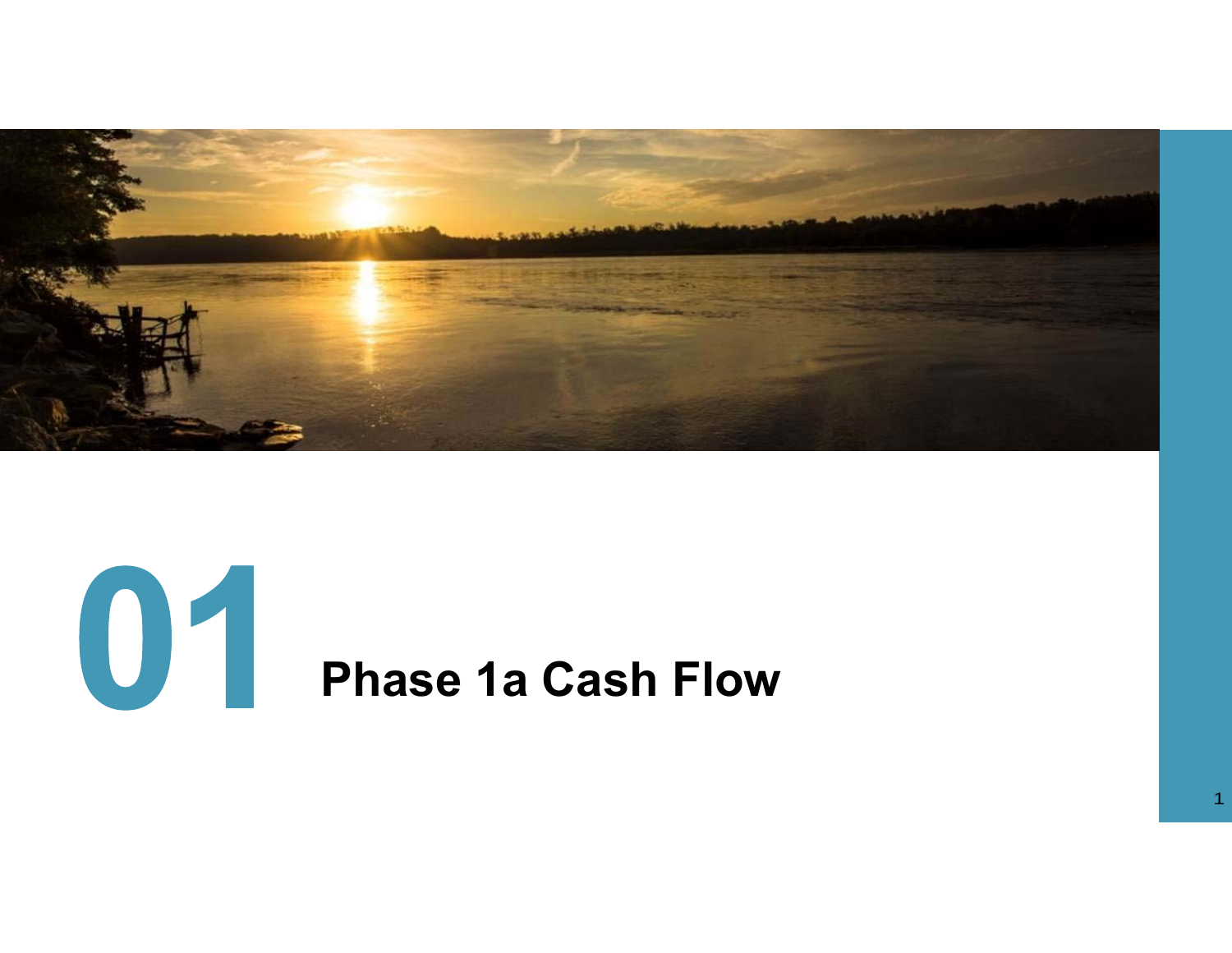#### **Planning Level Cash Flow for Phase 1 Implementation**

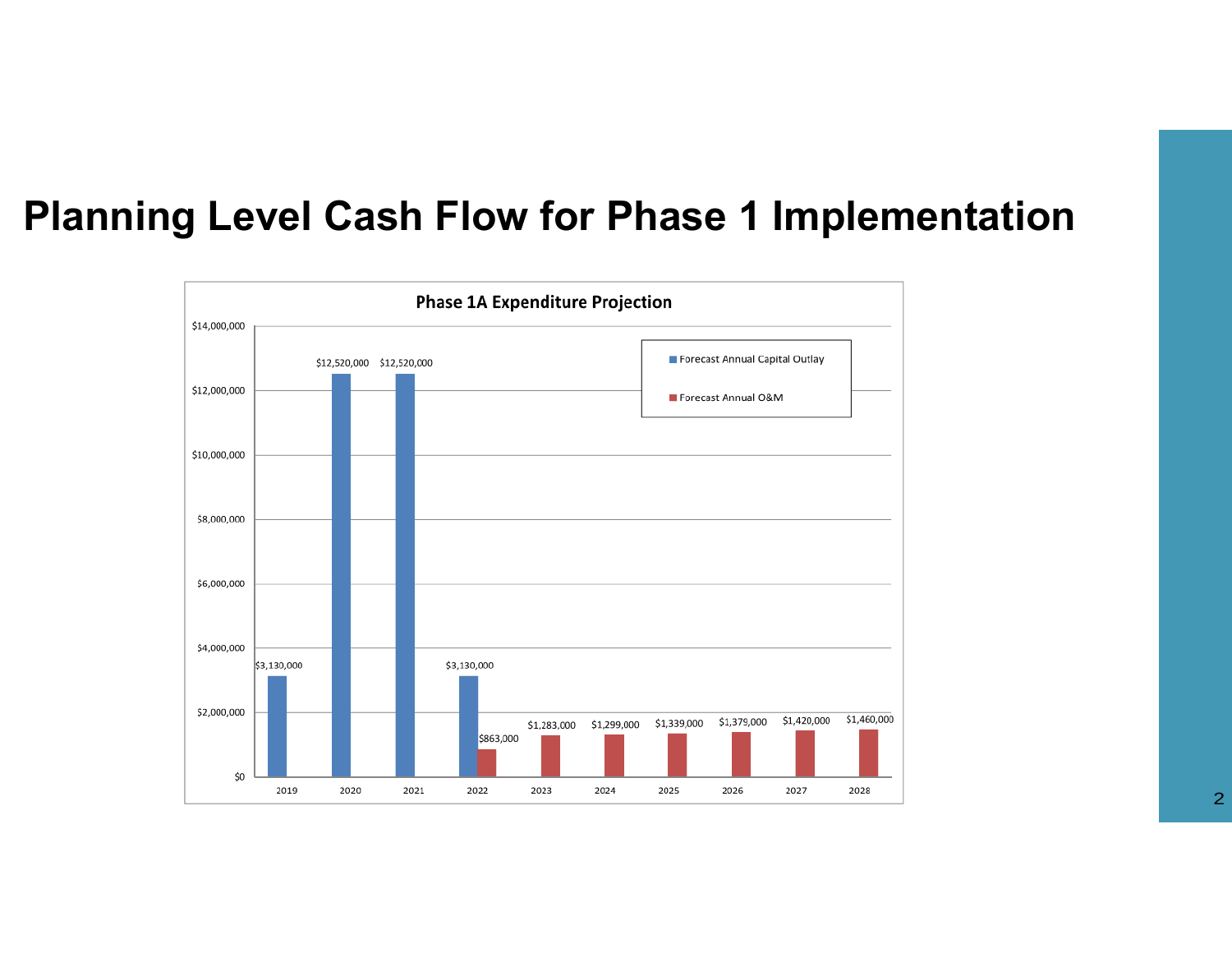

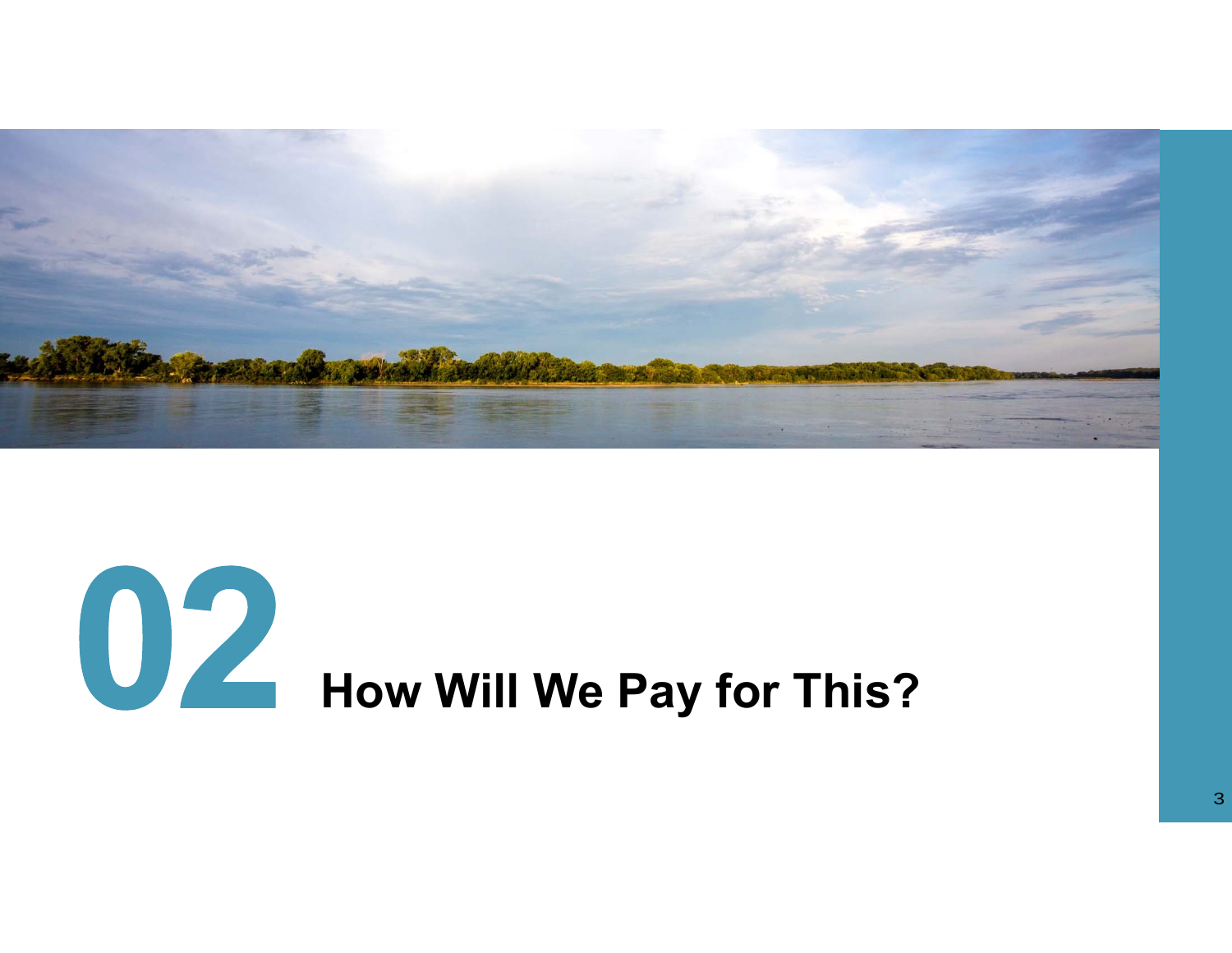## **Prior Analysis / Funding Strategy**

- o Review and analyze financial feasibility at a **preliminary level**
- $\circ$  Identify major funding considerations for a regional entity.
- $\circ$  Focused on some combination of regional rates and a regional capital payment (connection fee)
- $\circ$  Look regionally not at individual stakeholders
- o **Not a go/no-go** but for identification of financial fatal flaws

\*\* HDR is not registered as a Municipal Advisor as defined by the Securities and Exchange Commission and HDR is not providing "advice " as defined by the SEC related to the size, timing, terms or conditions of a debt issue. As engineering financial feasibility study is exempt from the Municipal Advisory rule.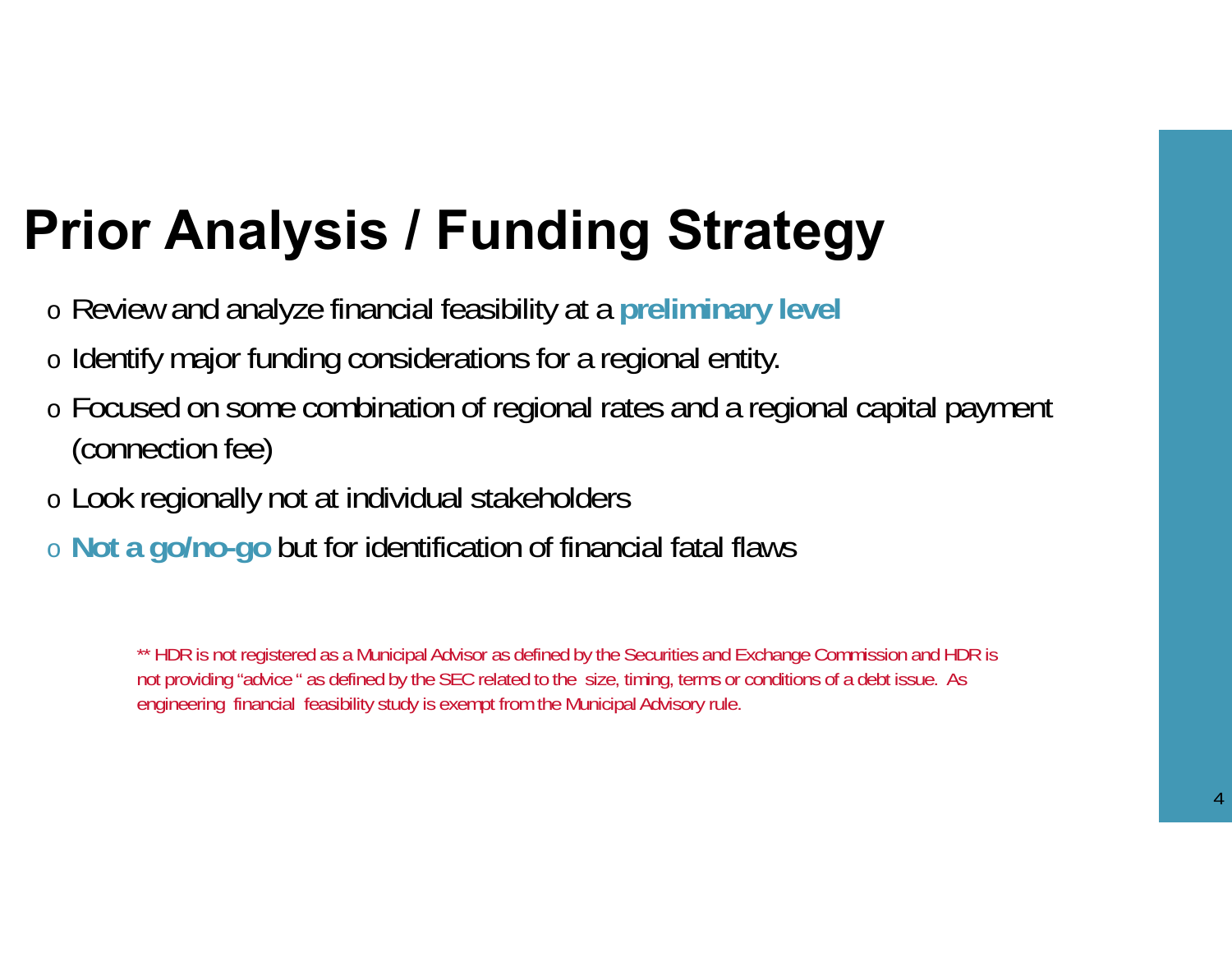## **Simplified Financial Assessment Model**

- Excel based
- ٠ 2015 through 2062 timeline
- Previously proposed phasing plan 1a, 1b, 2, and 3
- Associated capital and O&M costs / timing
- ٠ Forecast growth and associated revenue streams / timing
- Models cost and revenue components separately
- Constant dollars (no inflation, no interest cost)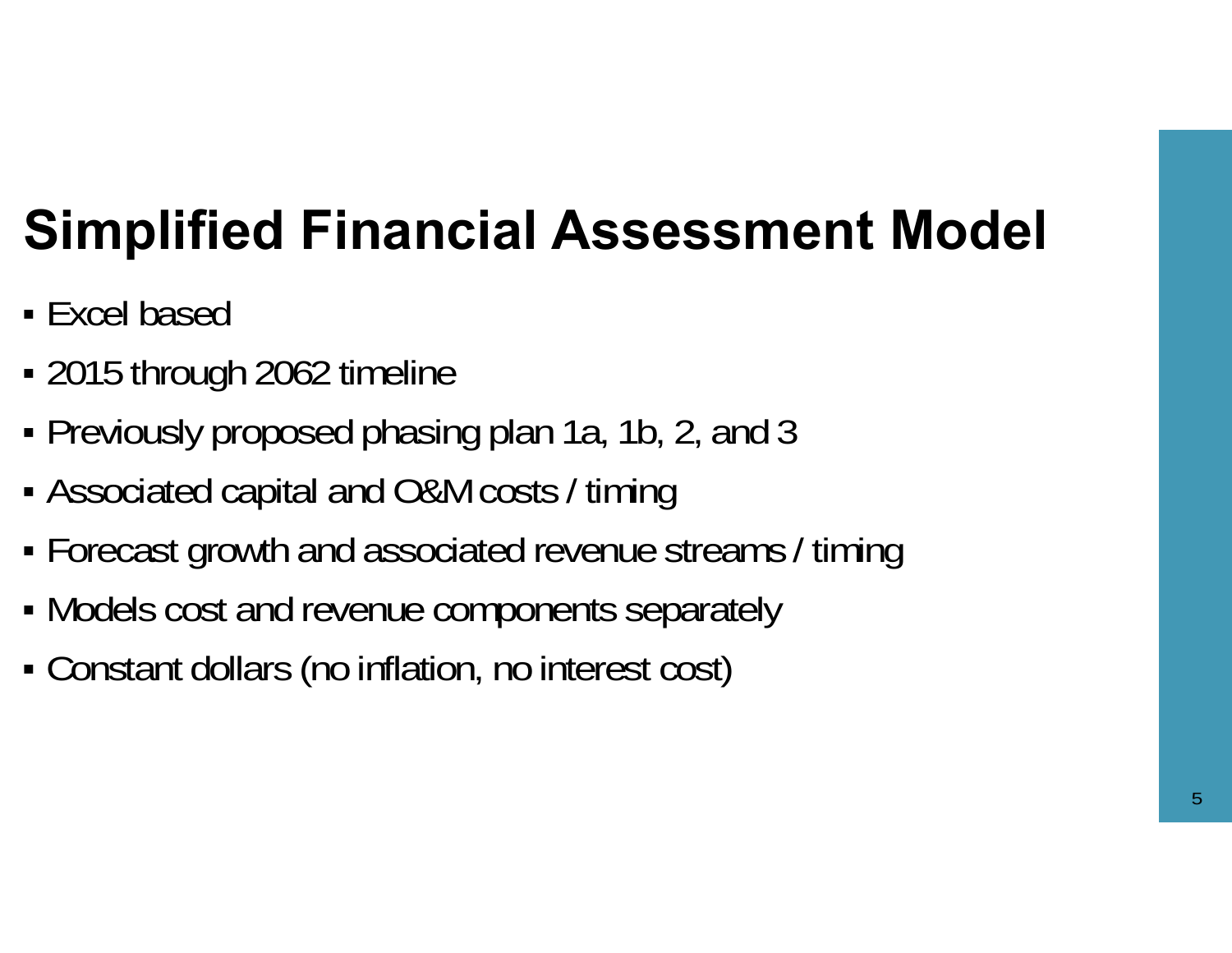## **Initial Alternative**

- Borrow (20 year SRF or Municipal Bond) to pay for Capital Costs
- ٠ Charge connection fees to pay for debt service o Connection fees are total build out costs / total number of connections
- ٠ Charge sewer rates to pay for operating costs o Sewer rates are simple operating costs / number of connected customers
- No additional funding obligations by Sarpy County &/or Sarpy Cities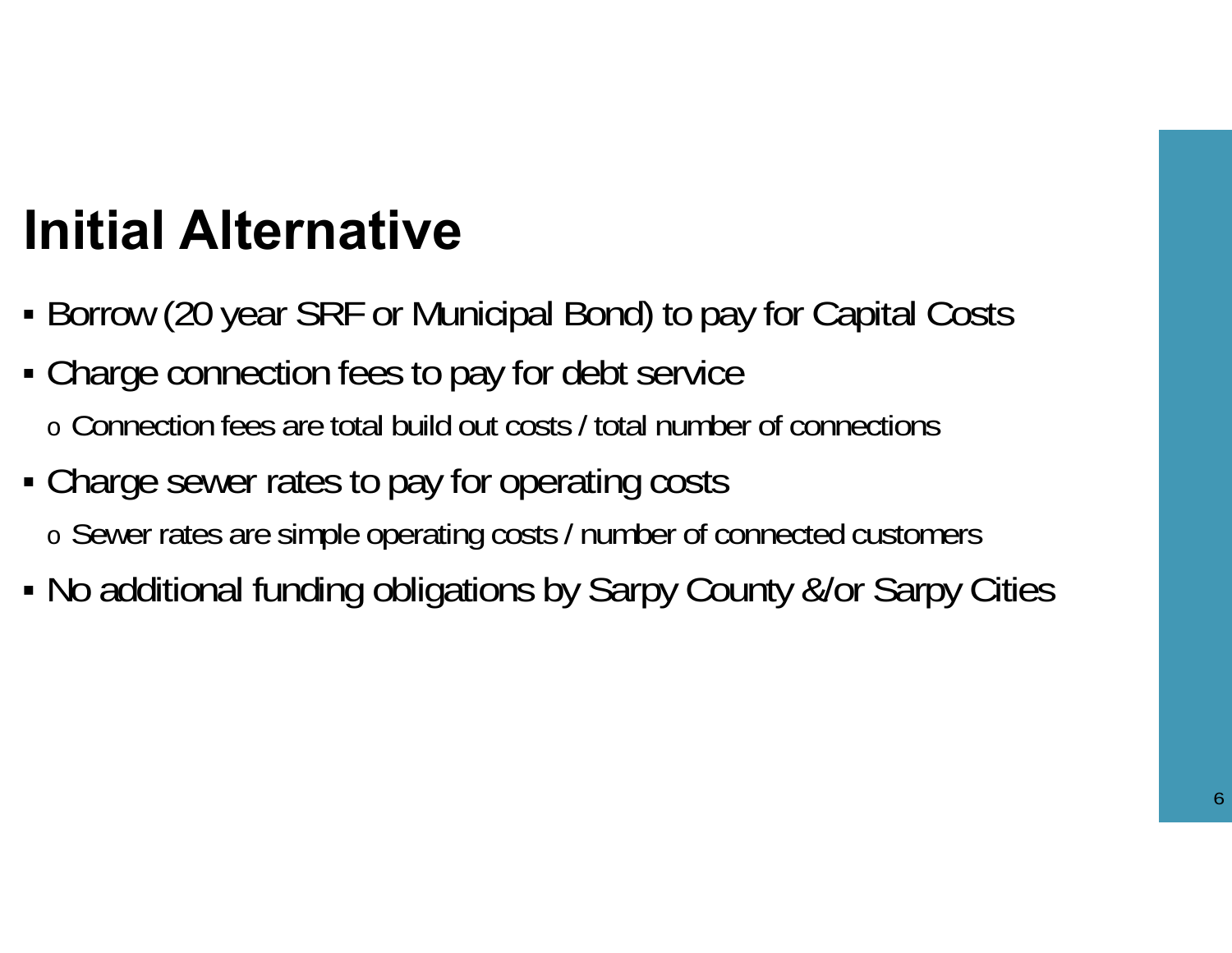## **Initial Results – 1 of 3**

- High connection fees nearly 4x current o \$6156/EDU - \$30,780/acre
- Multiple funding gaps: debt service > connection fees

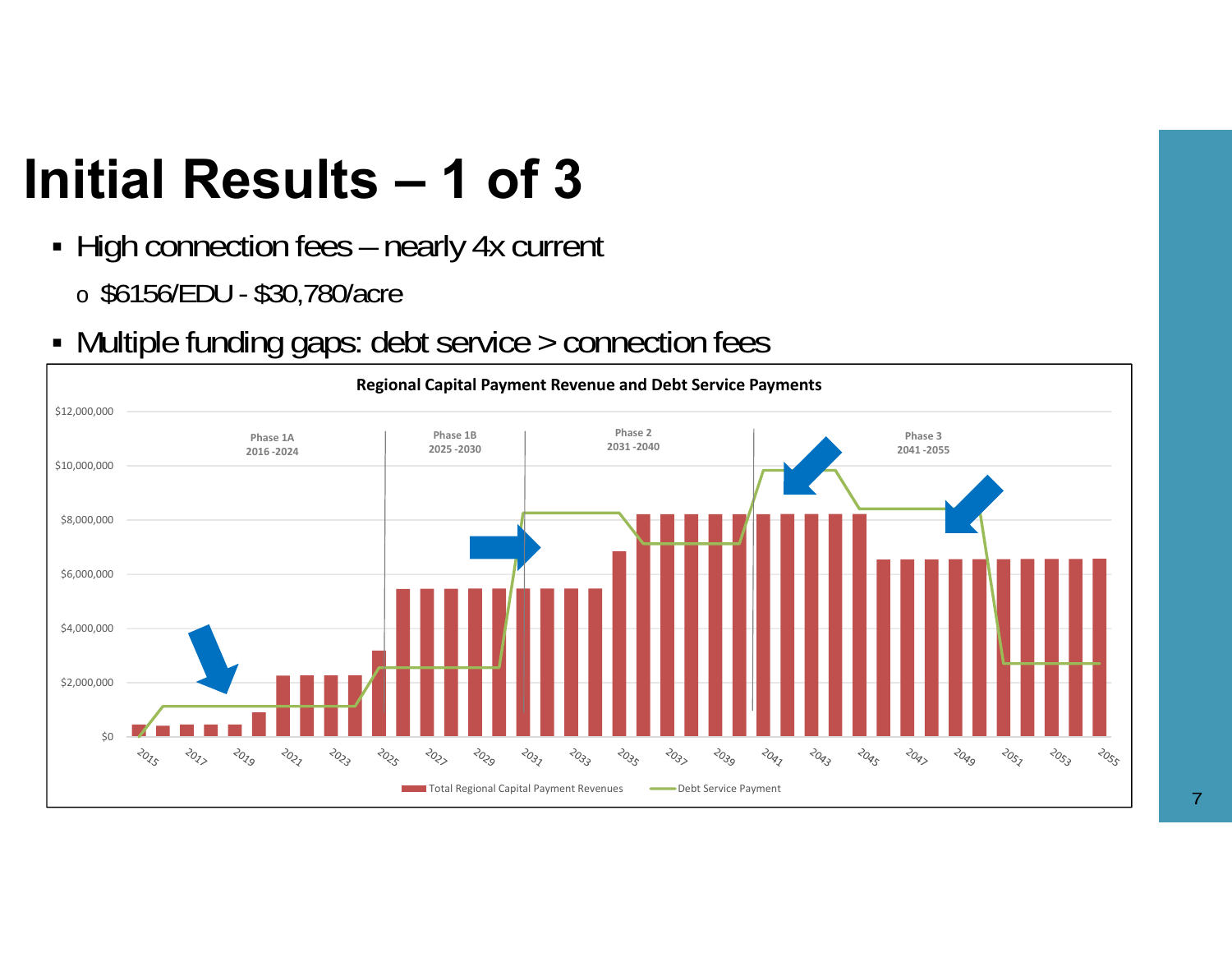### **Initial Results – 2 of 3**

- K Very high sewer rates initially – nearly 7x current o \$238/month/EDU (2020)
- **Declining to low sewer rates in later years** 
	- o \$42/month/EDU (2030) to \$14.75/month/EDU (2055)

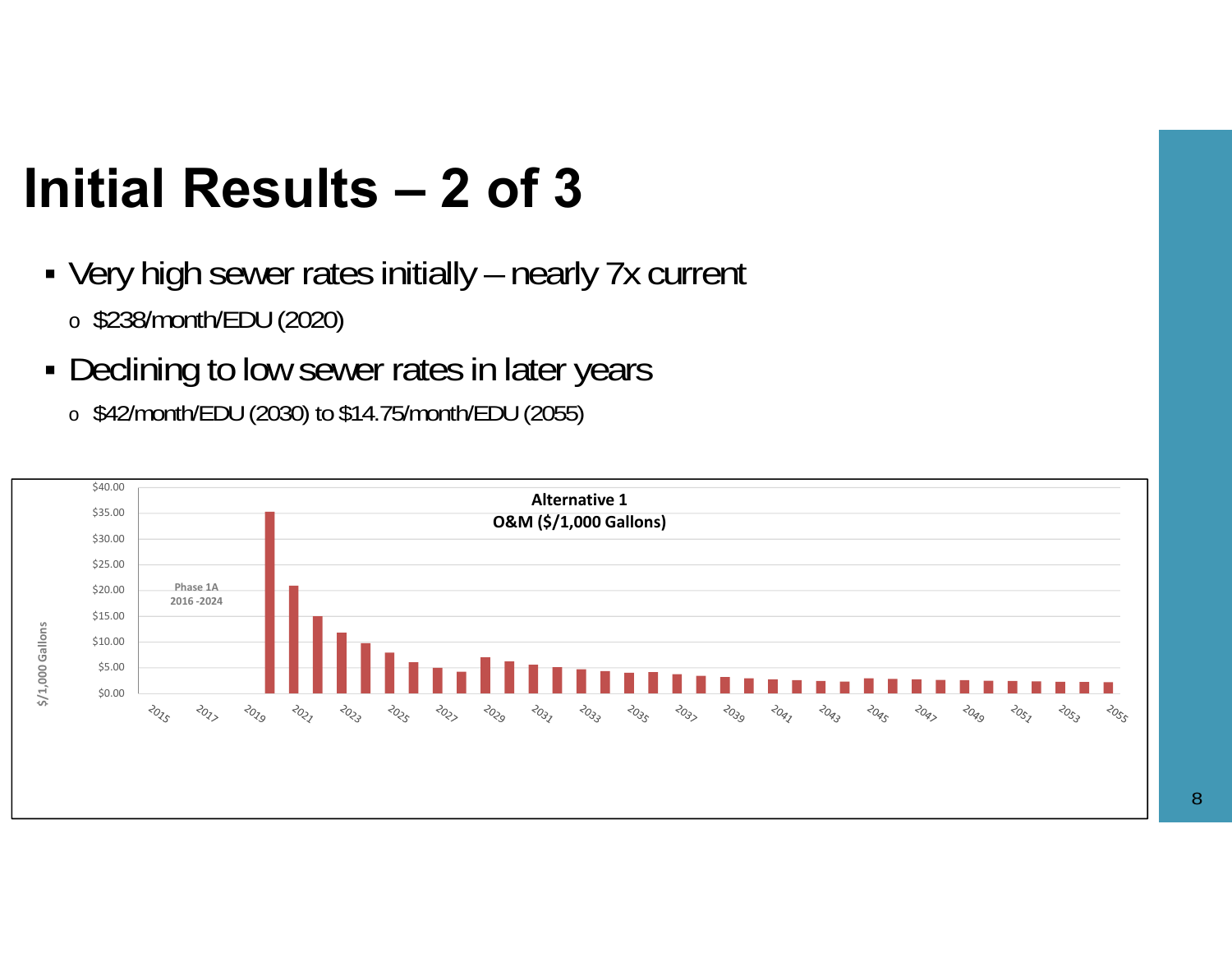#### **Initial Results – 3 of 3**

No reliable, non-growth related funding revenue for investors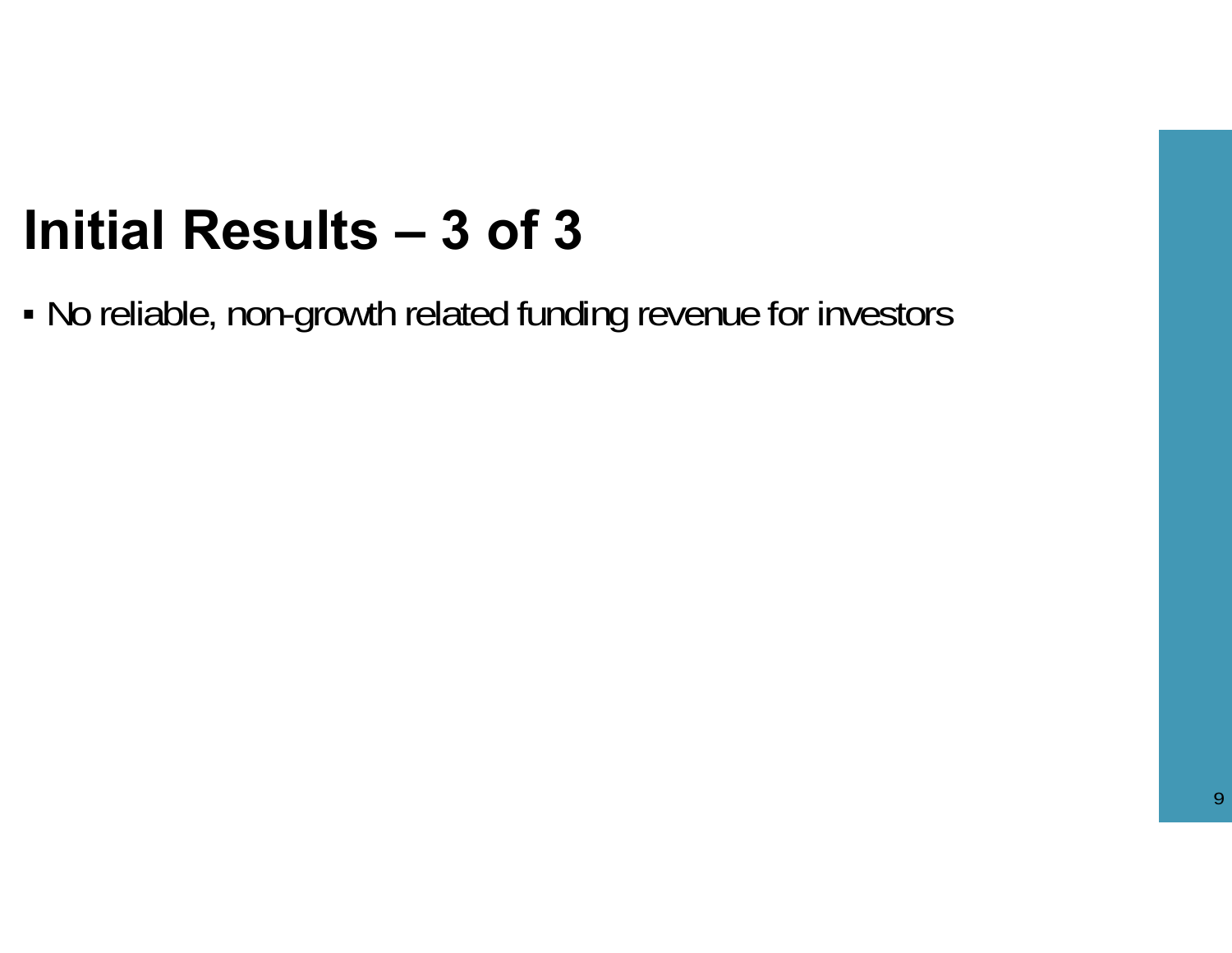## **Revised Alternative – 1 of 2**

- Cash infusion with grant(s) \$10 million
	- o Site and Building Development Fund (\$2.3 million year)
	- o Water Sustainability Fund (\$66 million over 6 years)
	- o Legislative action (similar to \$25 million in Bill 1091 for Site and Building Development)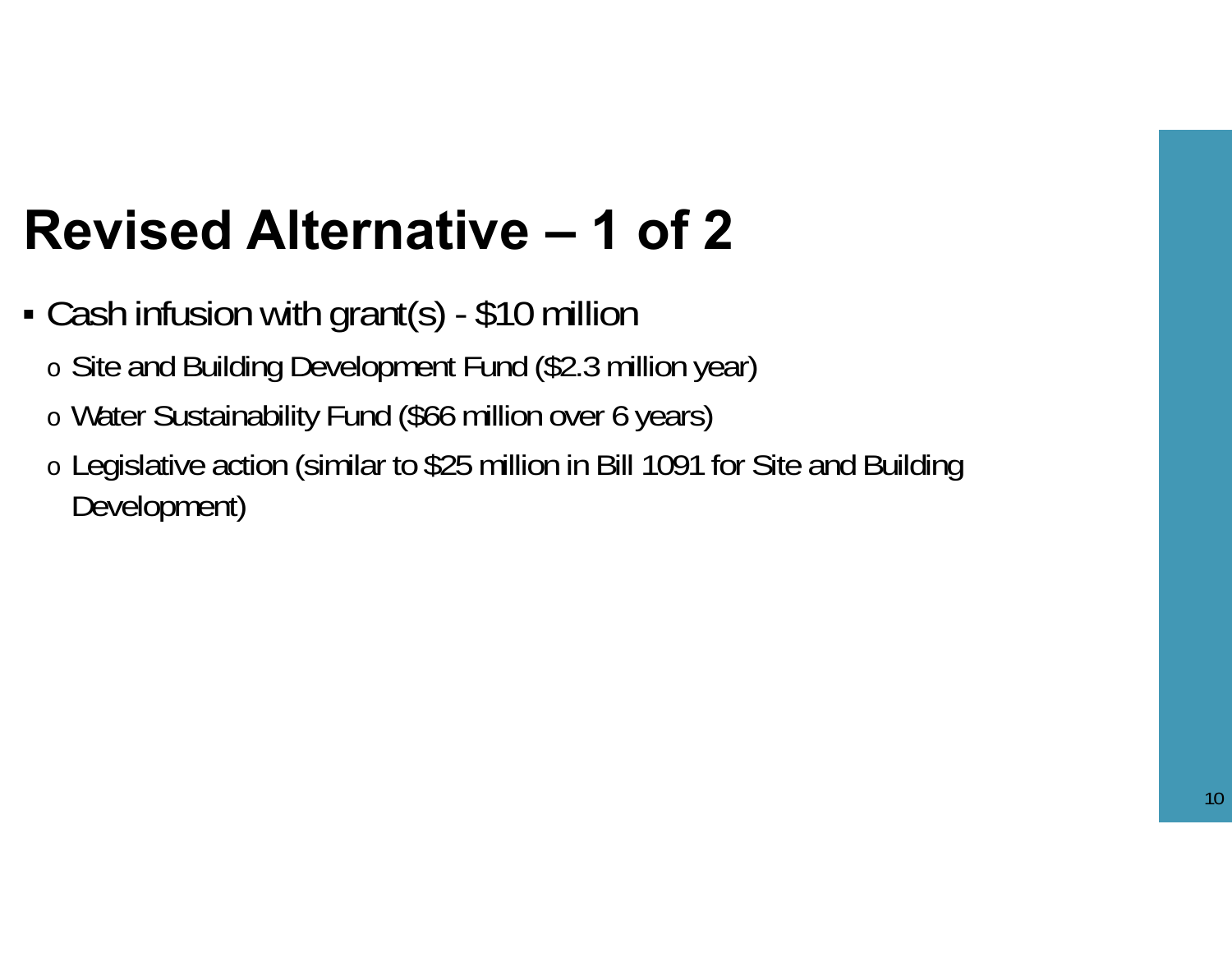## **Revised Alternative – 2 of 2**

- Add reliable, non-growth related revenue \$1.3 million/year, 20 years, one of or some combination of the following
	- o County wide sales tax 1/10 of 1¢ sales tax on \$1.4 billion annual sales
		- (10¢ on \$100)
	- o County wide property tax 1¢ per \$100 on \$12.785 billion assessed valuation
		- (\$20/year on \$200k home)
	- o County wide sewer rate surcharge 13% on \$35/month/EDU
		- (\$4.55/month/EDU surcharge)
	- o Connection fee surcharge?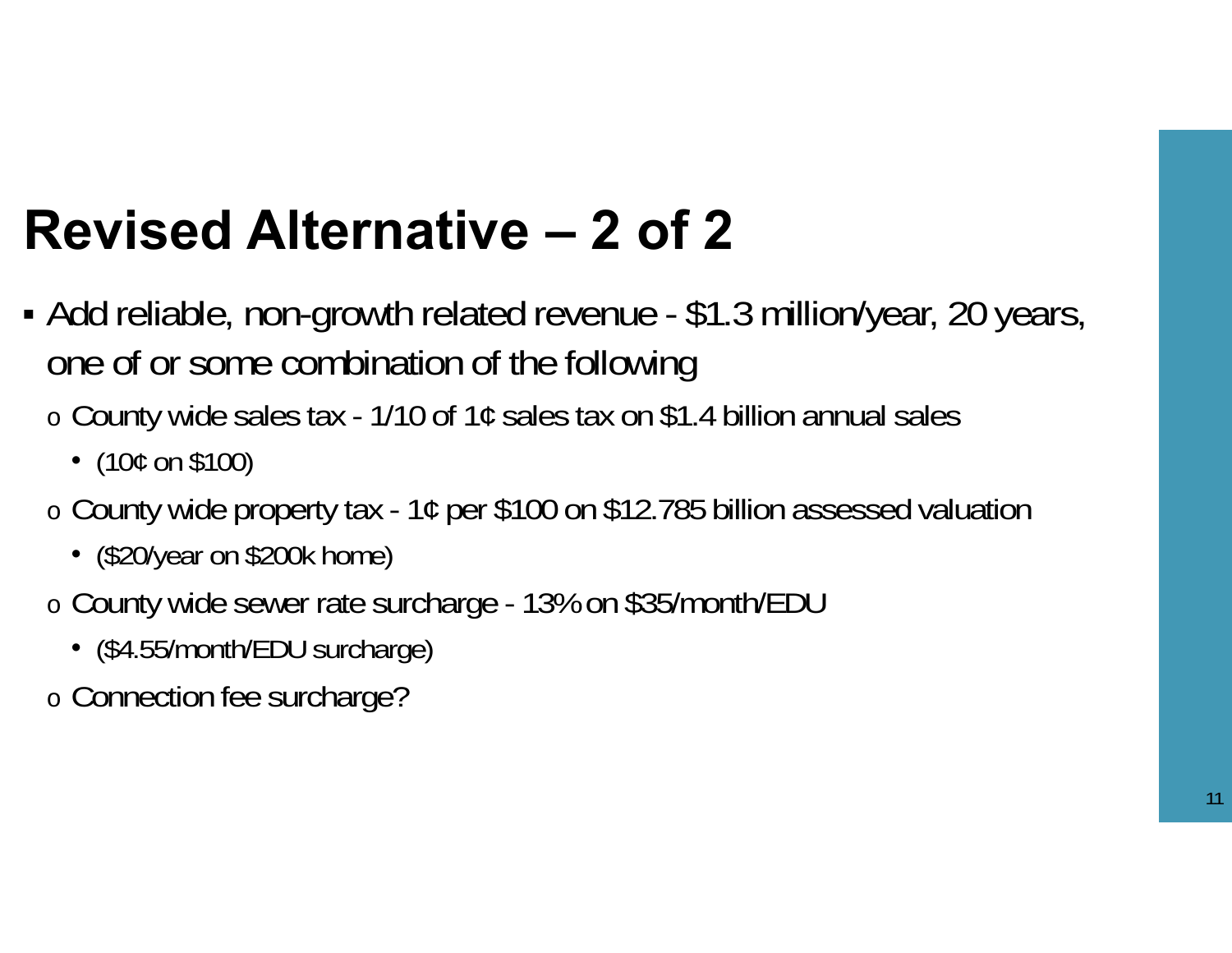## **Alternative Funding Strategy**

- Borrow (20 year SRF or Municipal Bond) to pay for Capital Costs
- Reduce connection fees \$3500/EDU \$17,500/acre 2x
- Lower sewer rates \$35/month/EDU current
- Add additional revenue streams
	- $\,\circ\,$  \$10 million grant infusion
	- o \$1.3 million/ year reliable, non growth related revenue stream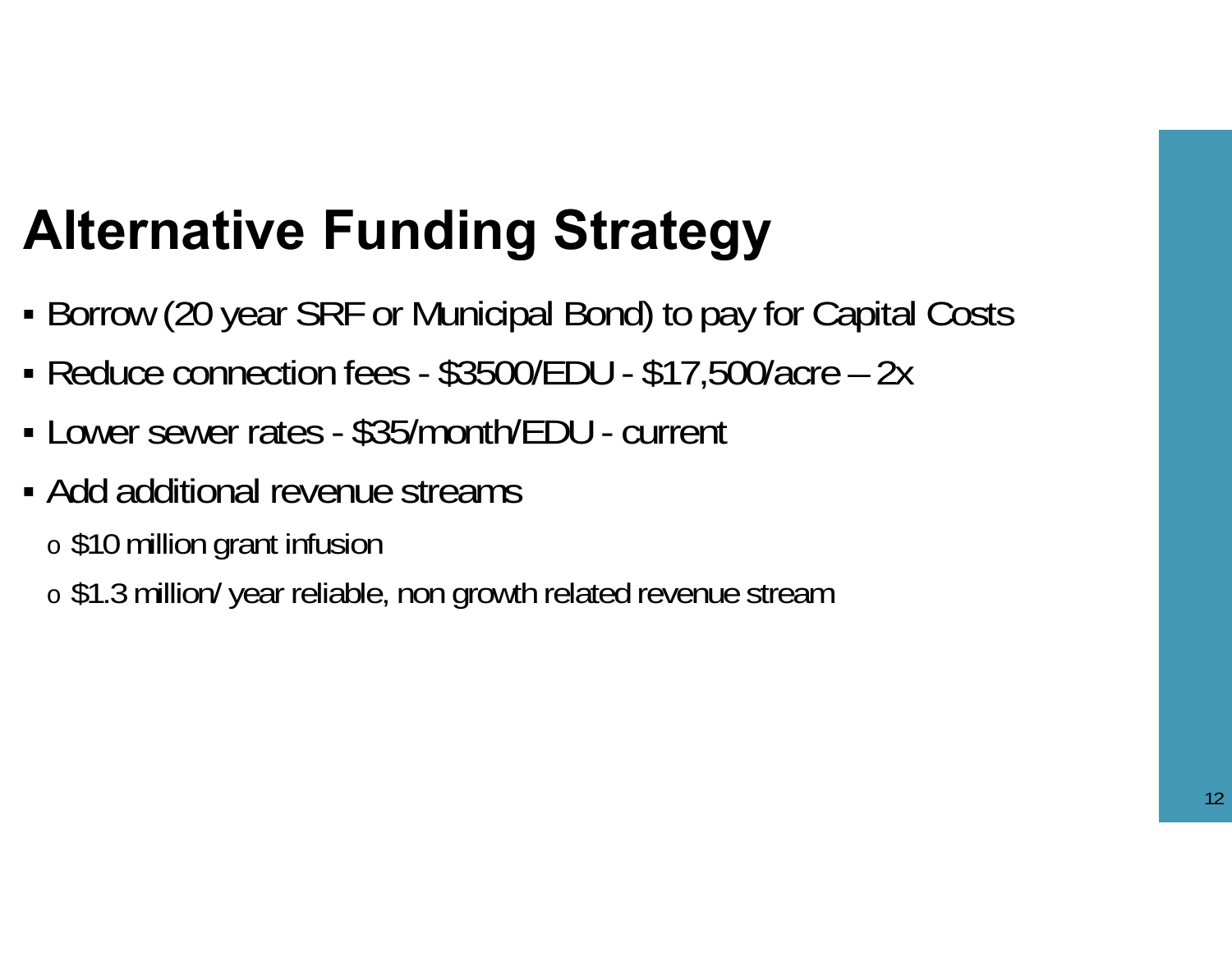#### **Alternative Results**



- With \$10 million grant & \$1.3 million/year reliable, non growth related revenue stream
	- o Eliminated funding gap (until late 2040's)
	- oReduced Connection Fees to \$3500/EDU - \$17,500/acre
	- o Reduced and Stabilized Sewer Rates at \$35/month/EDU
	- o Provide reliable, non growth related revenue stream for investors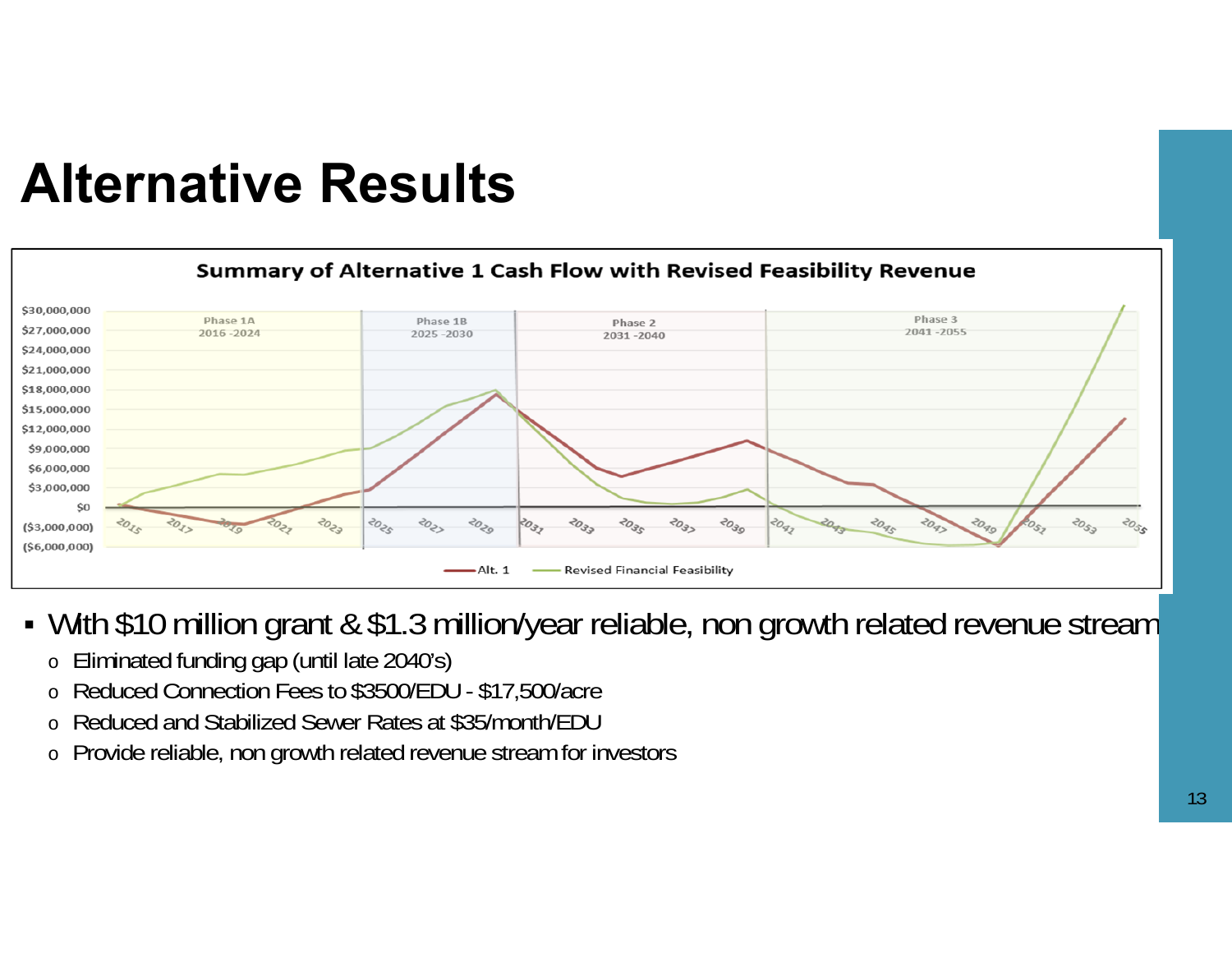## **Conclusion**

- Regionalization can be financially feasible
	- o Will likely require some additional outside funding assistance
		- Up-front grant for at least \$10 million?
		- Sales tax, property tax, or sewer rate surcharge for 20 years for \$1.3 million/year?
		- Other?
	- o Financially feasible through Phase 2
		- Cash flow perspective using the prior assumptions
	- o Phase 3 may require a renewal of the sales/property tax, additional grant and/or revision of the capital/connection fees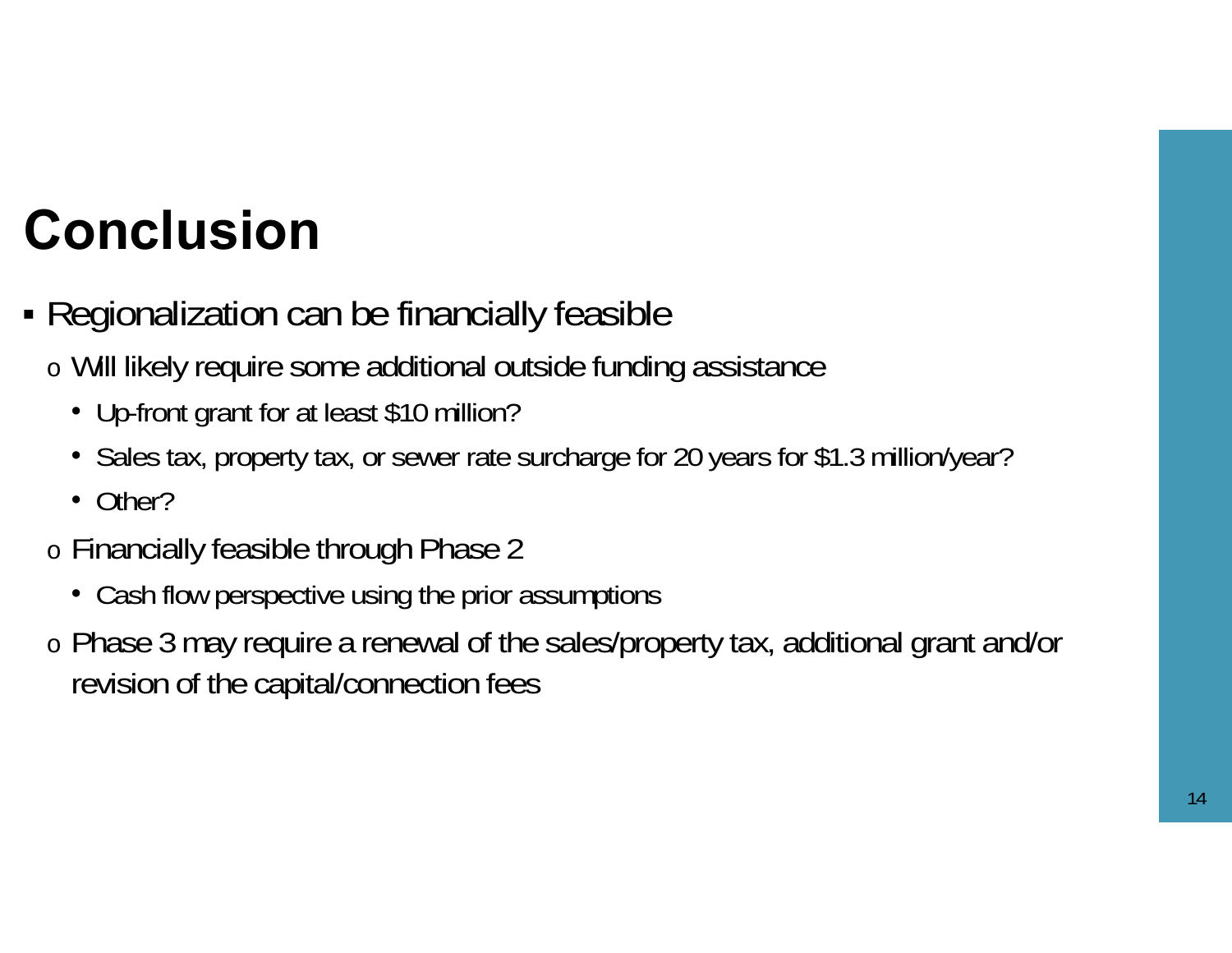# **Path Forward (1 of 3)**

- All strategies are founded primarily on connection fees and sewer rates
- ٠ The higher the fees and/or the higher the rates, the lower the need for other funding sources
- ٠ Municipal advisor will affirm and refine funding strategy
- ٠ P3 proposers will identify their cash flow requirements
- Regardless of traditional or P3 approach
	- o Grants lessen impact
	- o Municipal borrowing sources are attractive relative to private investment
	- o Reliable, non growth related revenue is beneficial for investors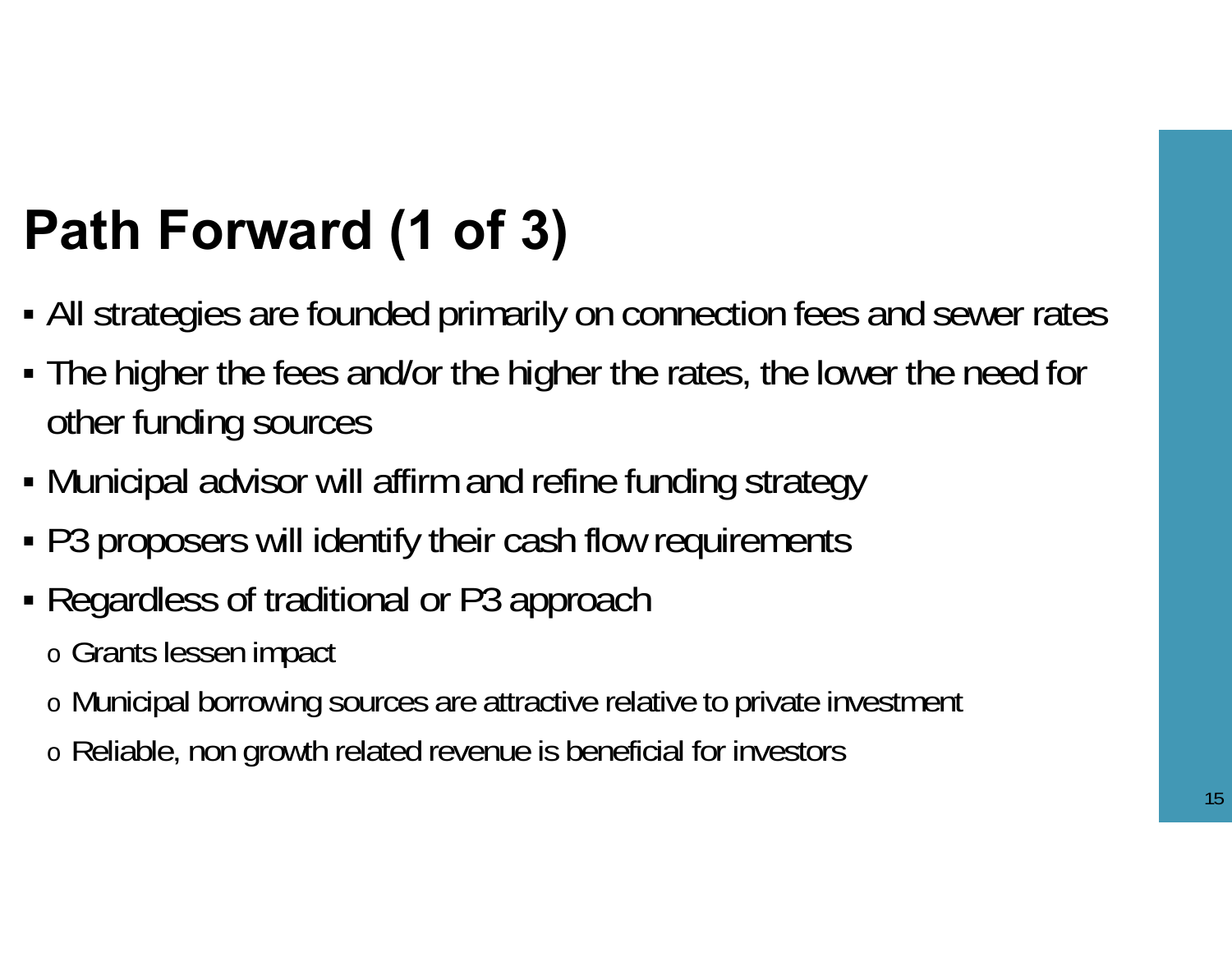## **Path Forward (2 of 3)**

- Regardless of traditional or P3
	- o Engage w/ State Legislators and Governor's office
		- Ask for additional funding for the Site and Economic Development Fund
		- Ask for additional funding for the Water Sustainability Fund
		- $\bullet$ Introduce a sales tax turnback concept
		- Explore other potential new funding sources
	- o Engage US Representatives
		- Explore potential funding sources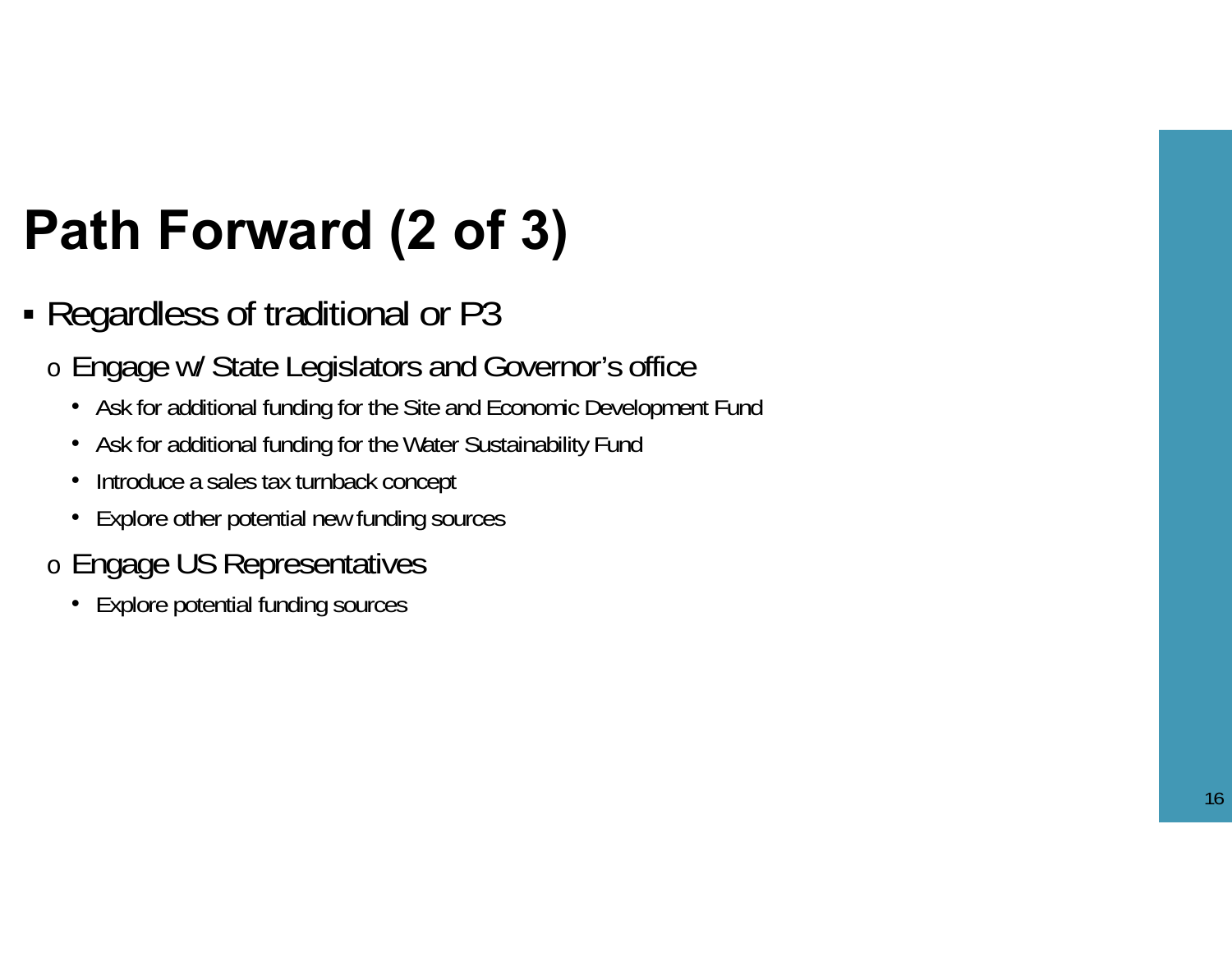## **Path Forward (3 of 3)**

- Regardless of traditional or P3
	- o Continue to Pursue SRF Funding
		- Low interest loan with a 20 (or potentially 30) year payback, after construction is complete
			- » Interest rate: 1.5% 2% (depending on credit score)
			- » Administration Fee (yearly): 1% of balance (can request a 0.5% reduction)
	- o Submittal by December 2018 for Loan Closing in mid- 2019
		- Can include engineering as well as construction costs
		- Need to work through Agency eligibility items
		- Can use other funds to meet total cost needs, but Agency is the loan recipient (not a P3)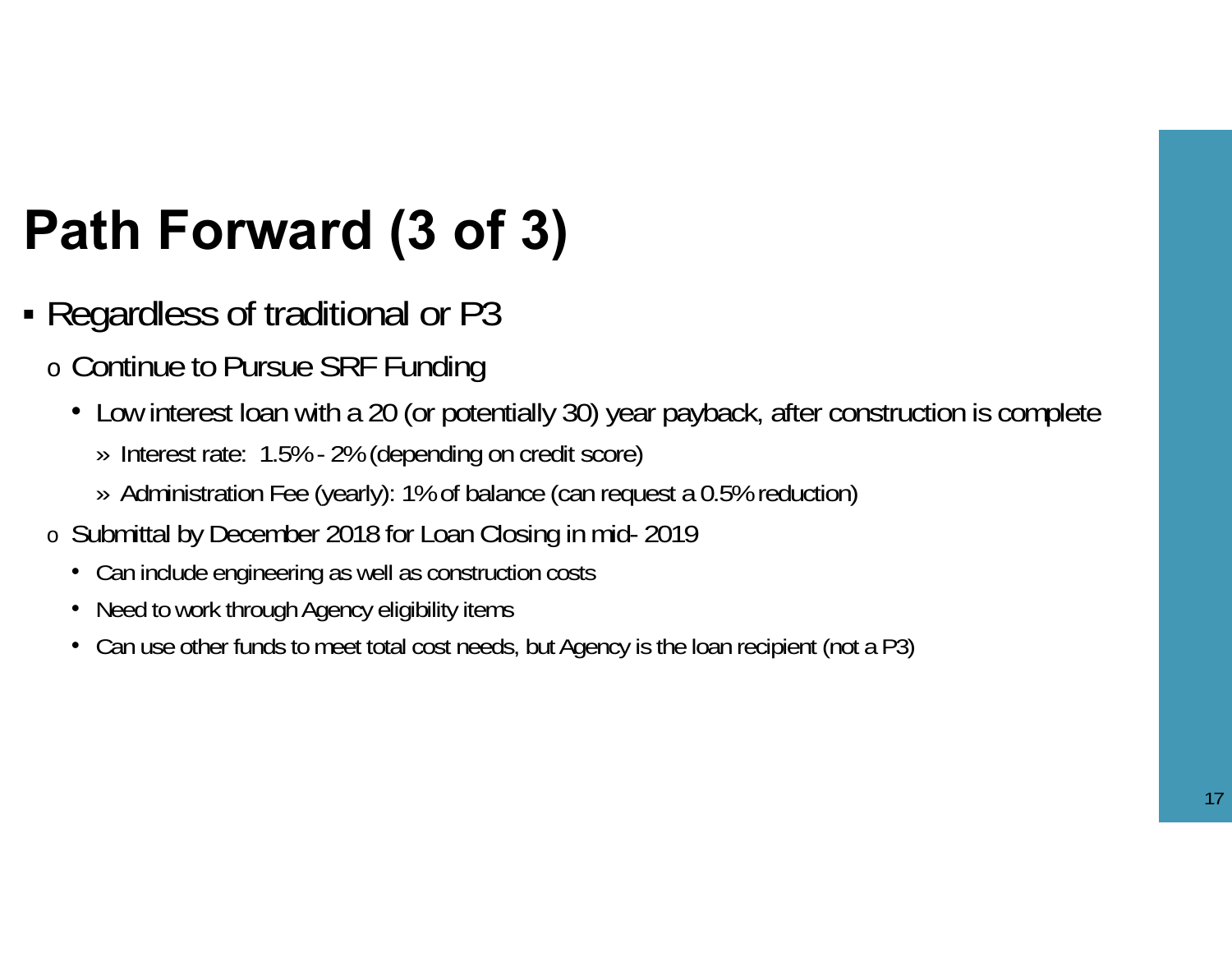

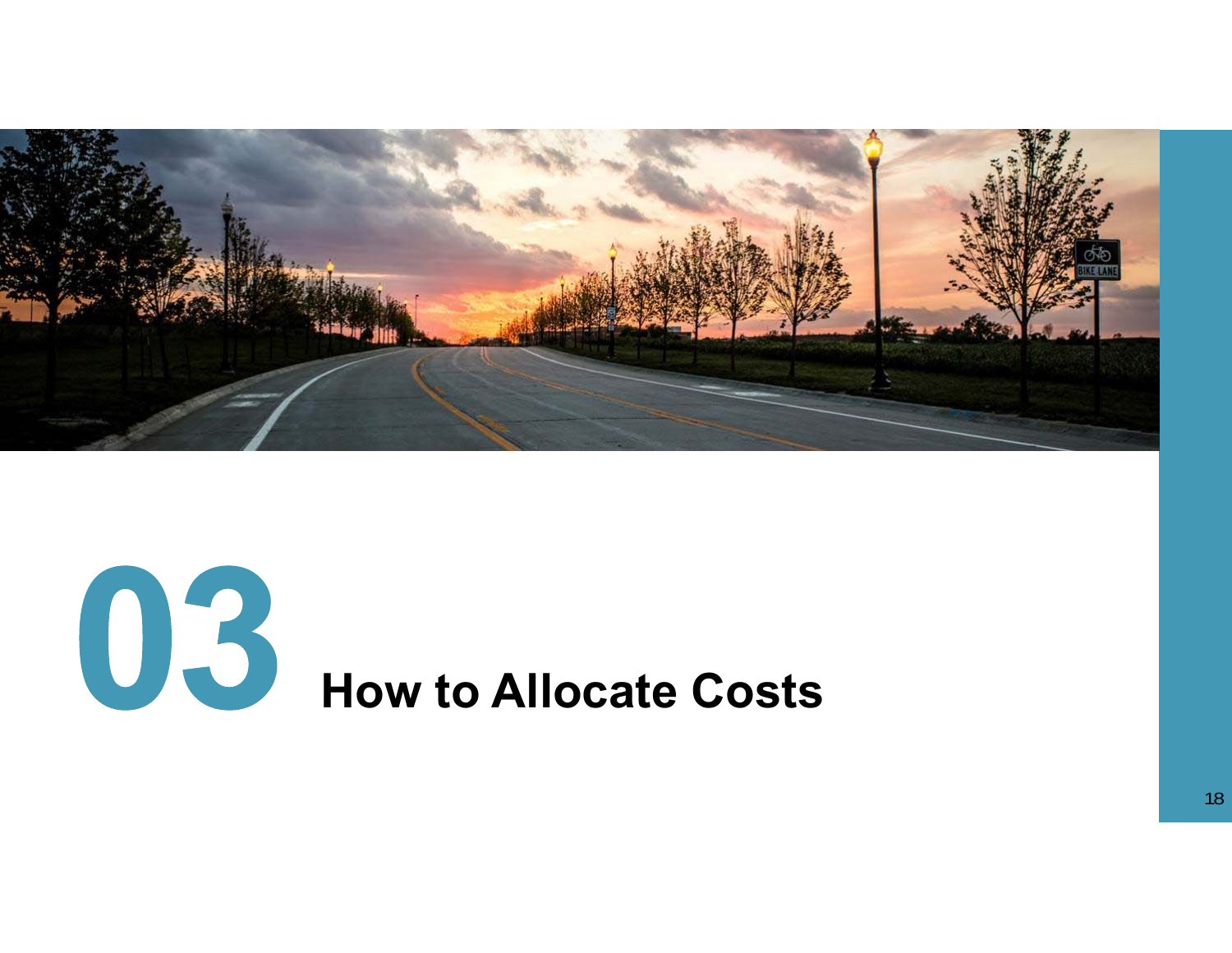# **Criteria / Guiding Principles**

- 1.Contributes to jobs creation
- 2. Facilitates orderly growth supportive of land use patterns and infrastructure / facilities investments
- 3. Considers market pressures
- 4.Provides county-wide benefit
- 5.Cost effectiveness
- 6.Creates additional funding opportunities

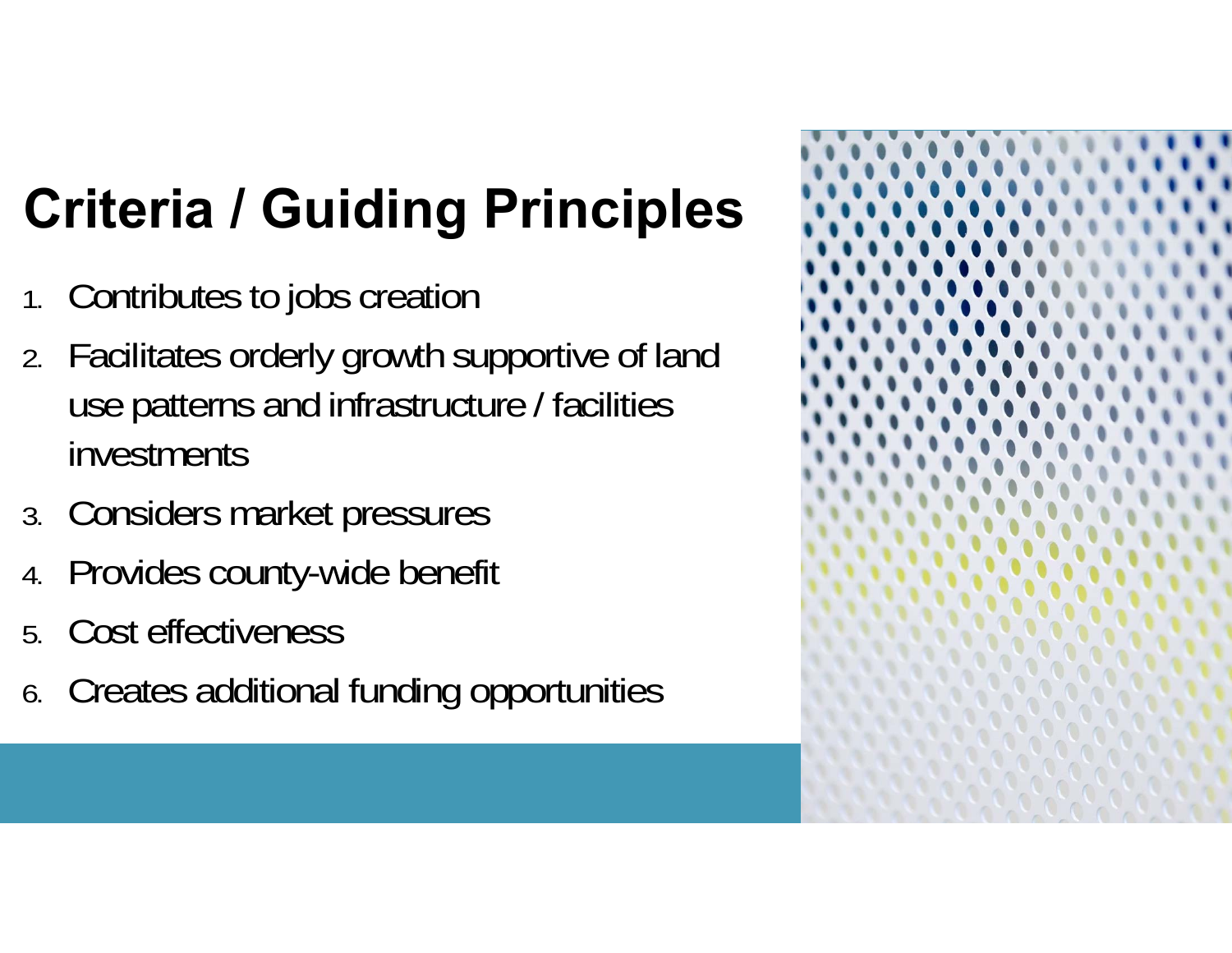#### **Benefits**

| <b>Entity</b>       | <b>Hwy 50</b><br><b>Industrial</b><br>Corridor | <b>County Jail &amp;</b><br><b>Mental Health</b><br><b>Facility</b> | Regional<br>Wastewater<br><b>System</b> |  |
|---------------------|------------------------------------------------|---------------------------------------------------------------------|-----------------------------------------|--|
| <b>Sarpy County</b> |                                                |                                                                     |                                         |  |
| Gretna              |                                                |                                                                     |                                         |  |
| LaVista             |                                                |                                                                     |                                         |  |
| Springfield         |                                                |                                                                     |                                         |  |
| <b>Bellevue</b>     |                                                |                                                                     |                                         |  |
| Papillion           |                                                |                                                                     |                                         |  |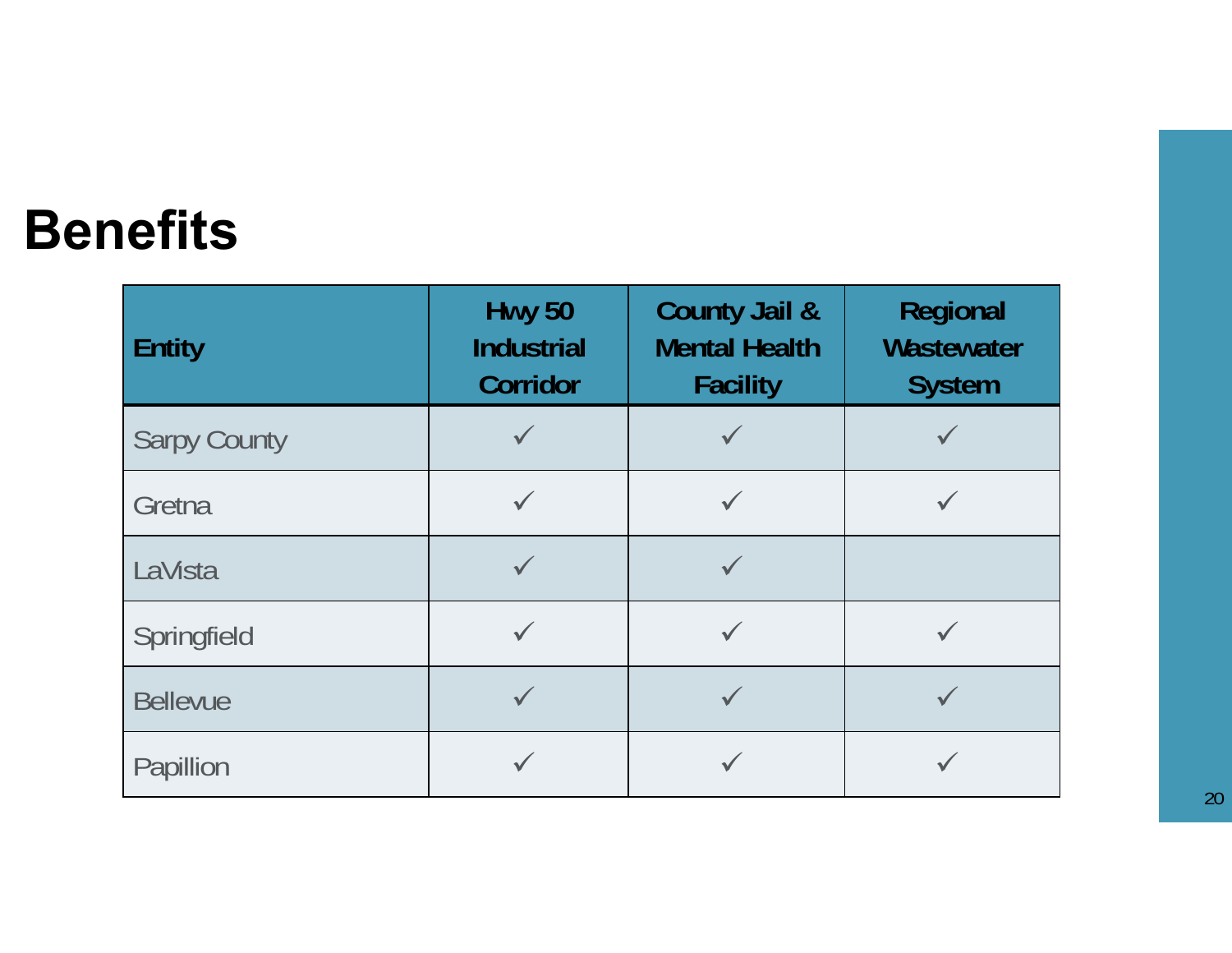## **County Jail & Mental Health Facility**

- County
- Cities
- 400 inmates 50,000 gallons/day
- ٠ \$900 thousand capital investment
- \$65 thousand/year O&M investment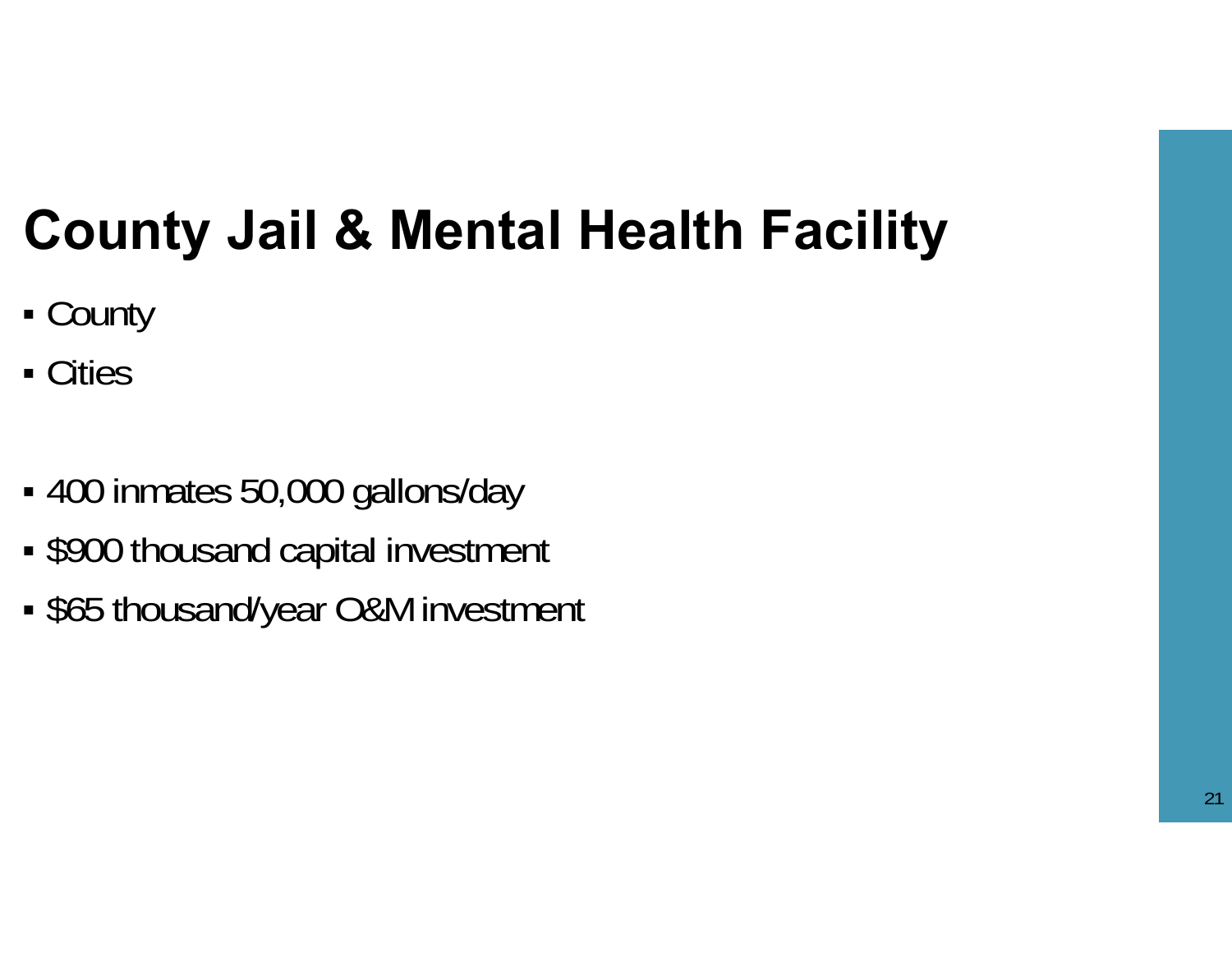## **Highway 50 Industrial Development**

- Jobs
- ٠ ■ Housing
- Assessed Valuation
- ٠ 750 acres 250,000 gallons per day (2030 flow)
- \$3.5 million capital investment for wastewater
- \$260 thousand/year O&M investment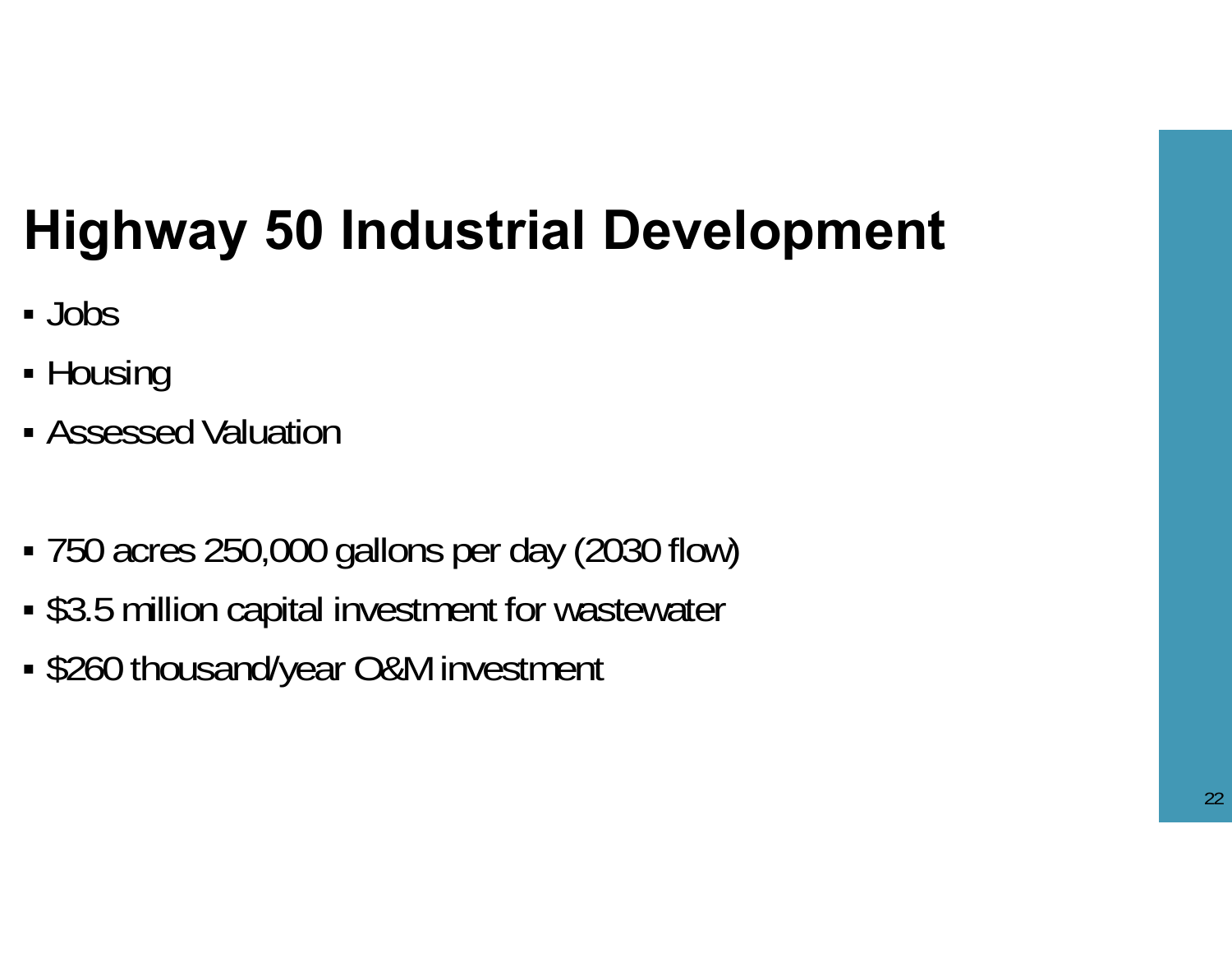## **Cost Allocation**

- Connection Fees – Developers
- Sewer Rates Future Users
- County Wide Revenue Source (\$1.3 million/year) – Current Users
- Other (\$10 million) – Sarpy County & Sarpy Cities
- Less Than Anticipated Growth Revenue – Sarpy County & Sarpy Cities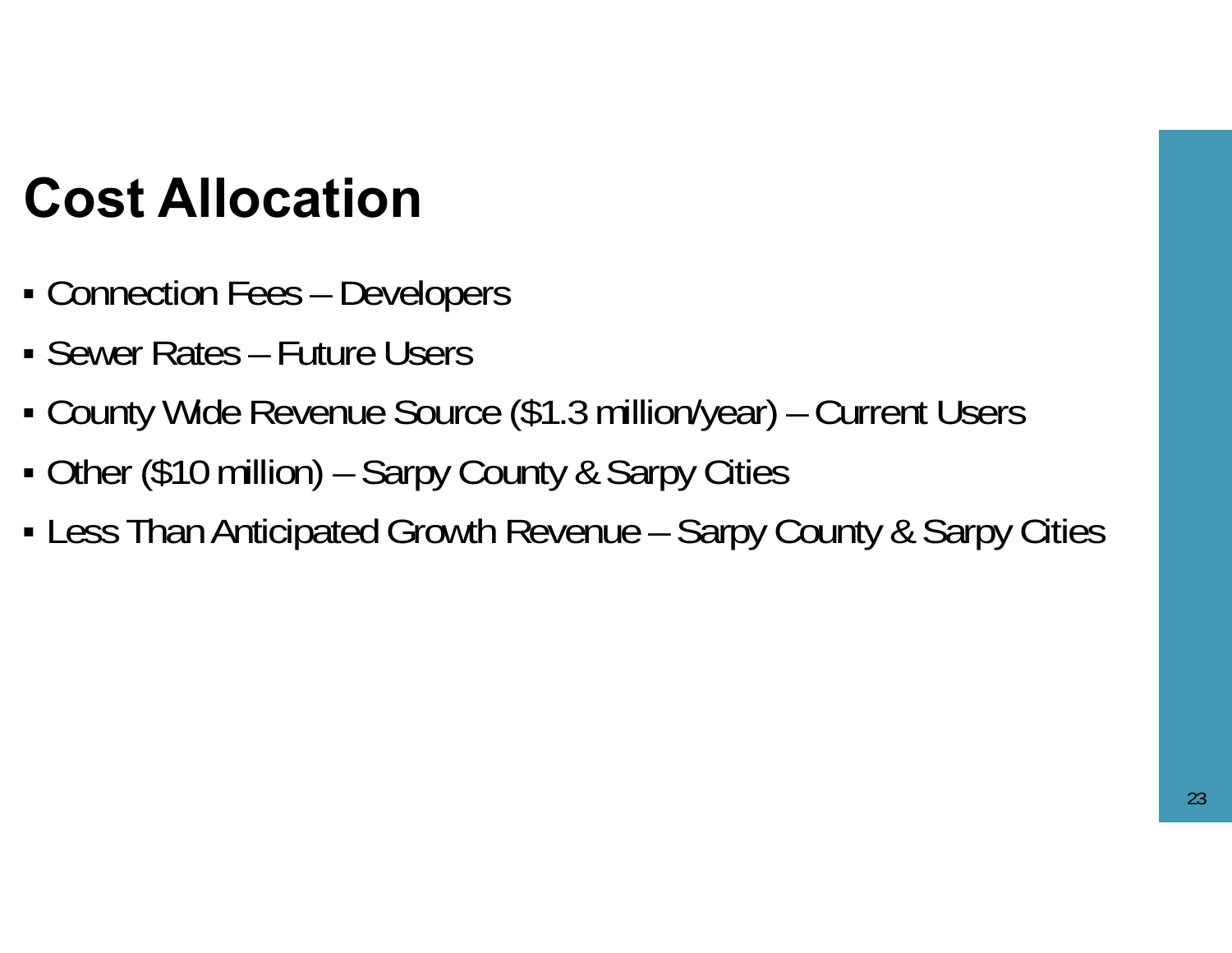#### **Allocation ConsiderationsSarpy County & Sarpy Cities Share**

- Phase by Phase vs **Full Development**
- ٠ Conveyance & Treatment Costs **Combined** vs **Separate**
- Assessed Valuation vs Acres vs Population vs **Flow**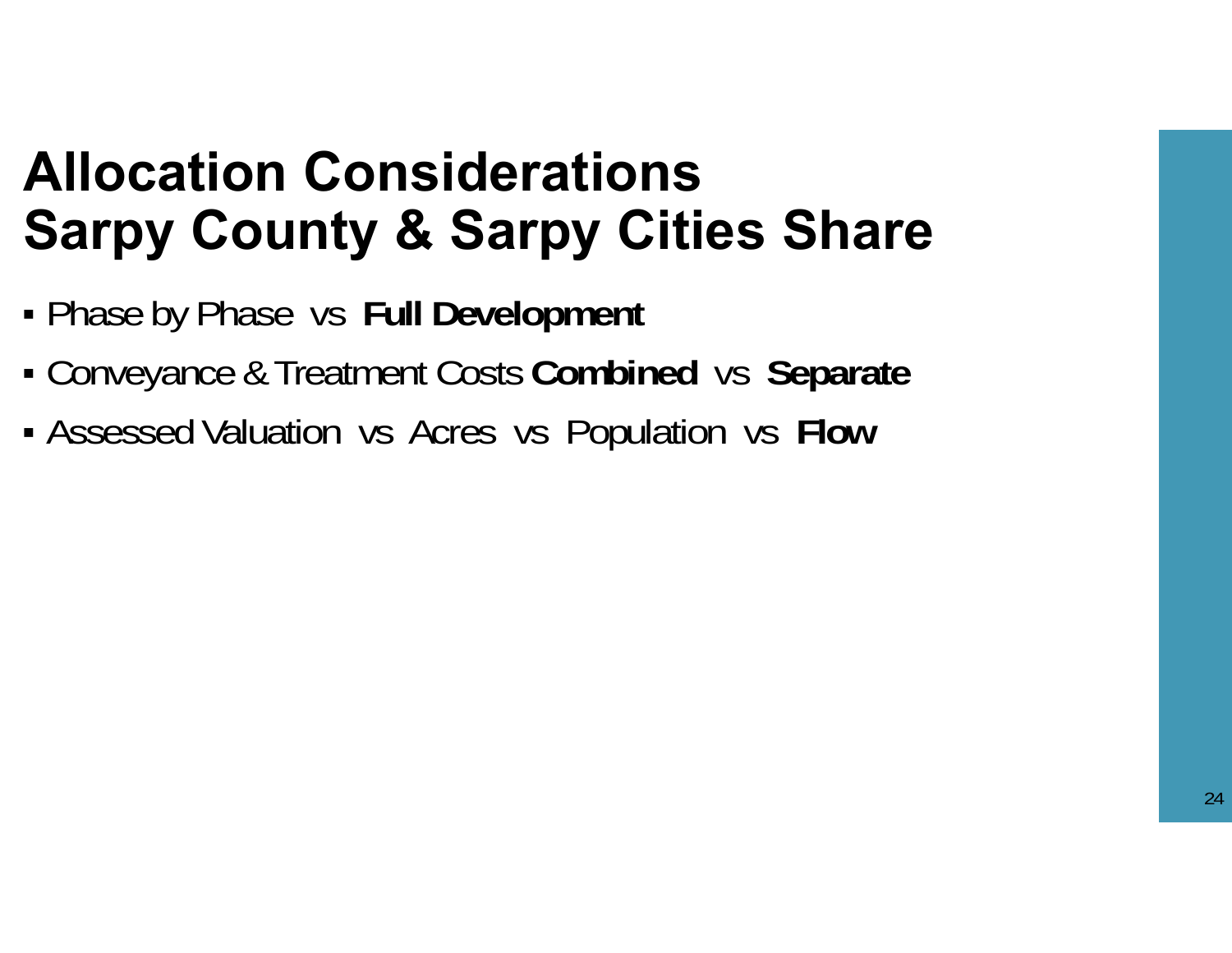## **Potential Allocation - Recommended**

- Allocate county wide, non growth related funding source based on collective benefit of industrial development and county jail and mental health facility
- Allocate remaining conveyance and treatment costs for all phases are allocated based on anticipated full development (2055) flow contribution
	- o Sarpy County x% of remaining cost\* based on % of total flow
	- o Gretna y% of remaining cost\* based on % of total flow
	- o LaVista 0% of remaining cost\* based on no contribution to total flow
	- $\circ$  Springfield z% of remaining cost\* based on % of total flow
	- $\circ$  Papillion a% of remaining cost\* based on % of total flow
	- o Bellevue b% of remaining cost\* based on % of total flow

\* Cost in excess of revenue generated through connection fees, sewer rates, grant funding, county wide funding source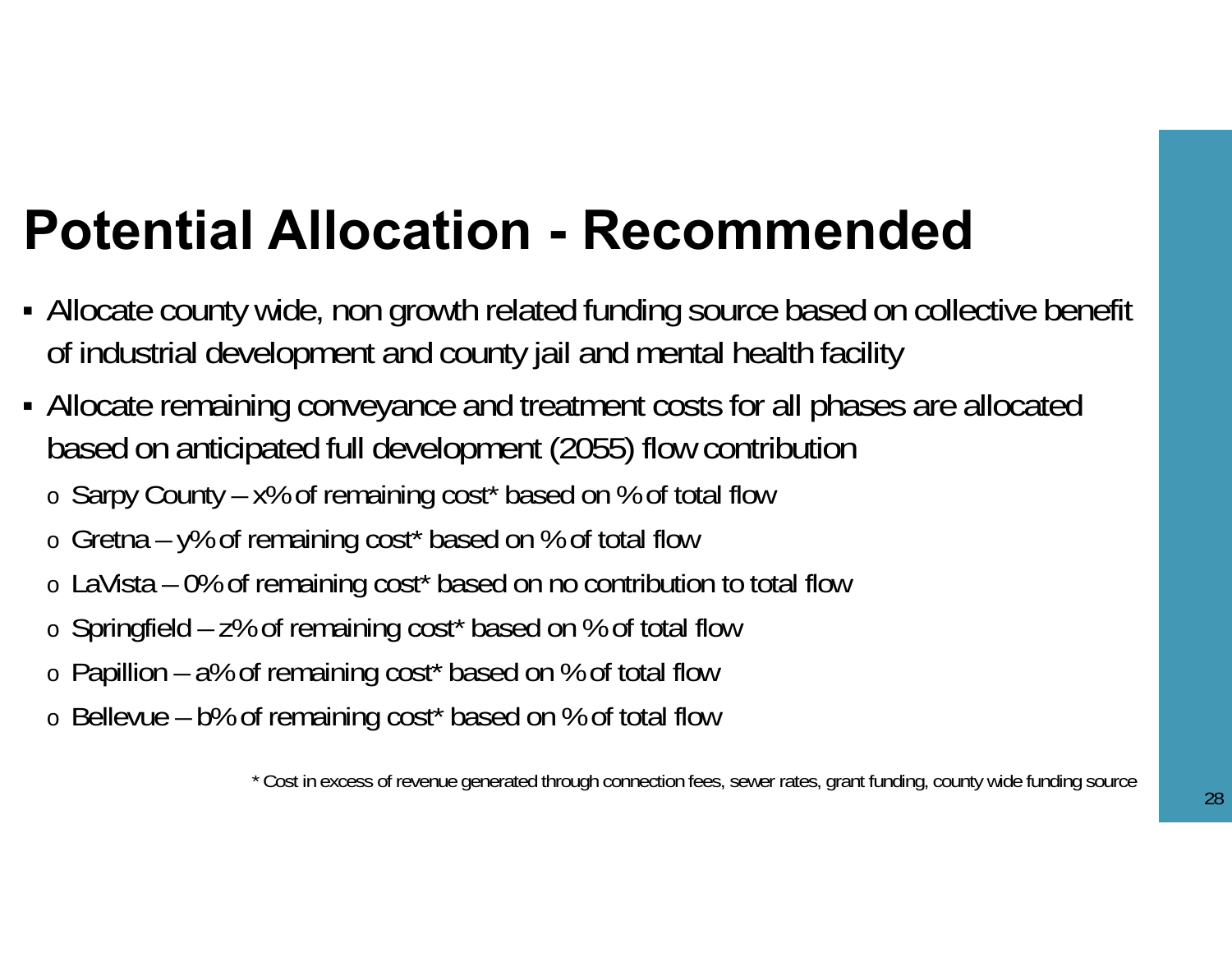## **Recommendation**

- Simple
- Allocates a portion of costs to everyone, including LaVista, reflecting the County wide value of industrial development and County Jail and Mental Health Facility
- Allocates remaining costs to those contributing flow to the Regional Wastewater System, everyone but LaVista, based on % contribution to total flow
- Can be established upfront based on forecast needs of each participant
- Avoids the need to consider varying cost vs benefit over time
- Avoids the need to consider varying contributions to each trunk sewer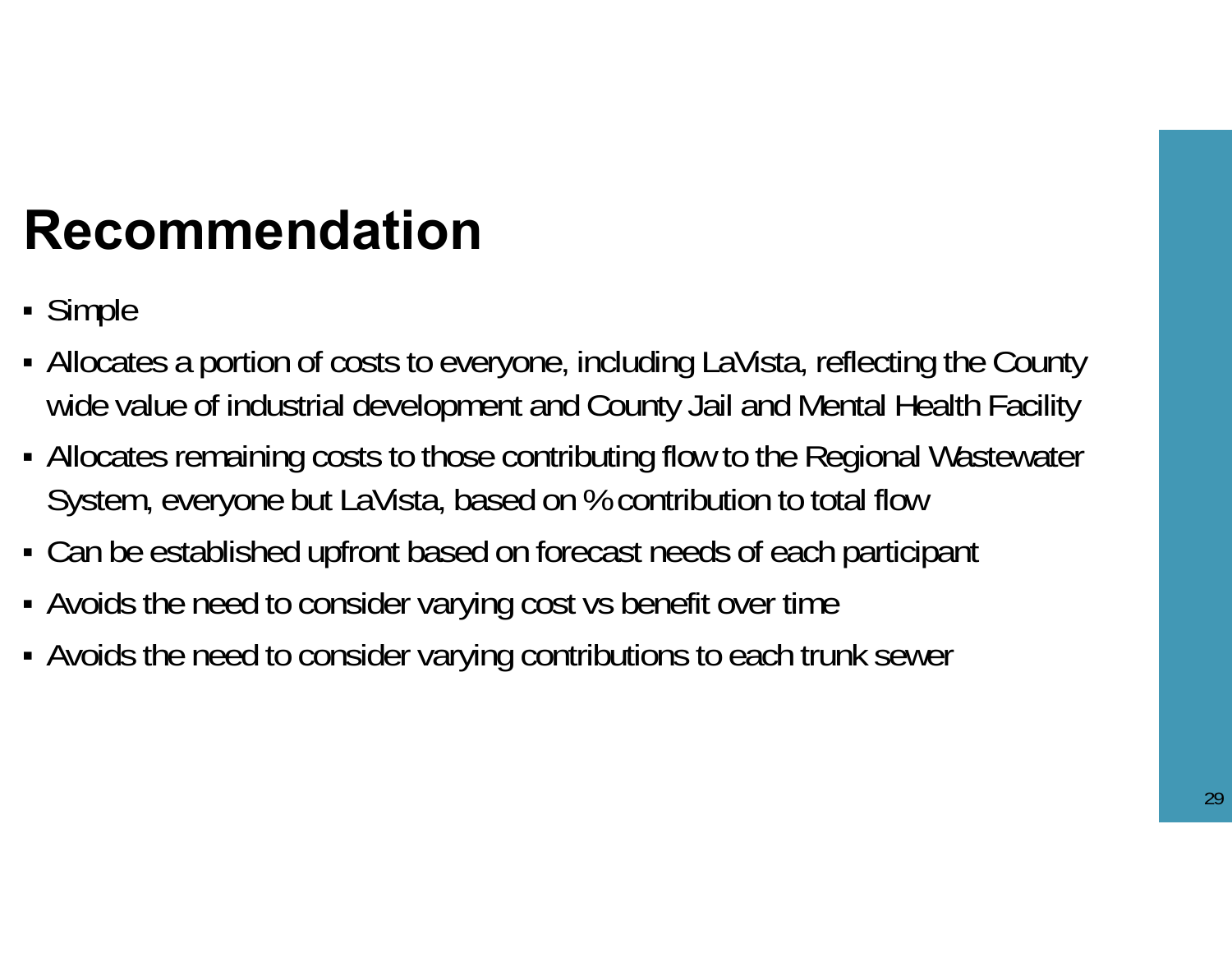## **Alternative Variation**

- Assumes county wide, non growth related funding source based on collective benefit of industrial development and county jail and mental health facility o Same
- Assumes treatment portion of remaining costs for all phases are allocated based on full development flow contribution

o Same

- Assumes remaining conveyance costs for all phases are allocated based on full development flow contribution
	- o Allocation varies for each trunk sewer based on flow contribution to each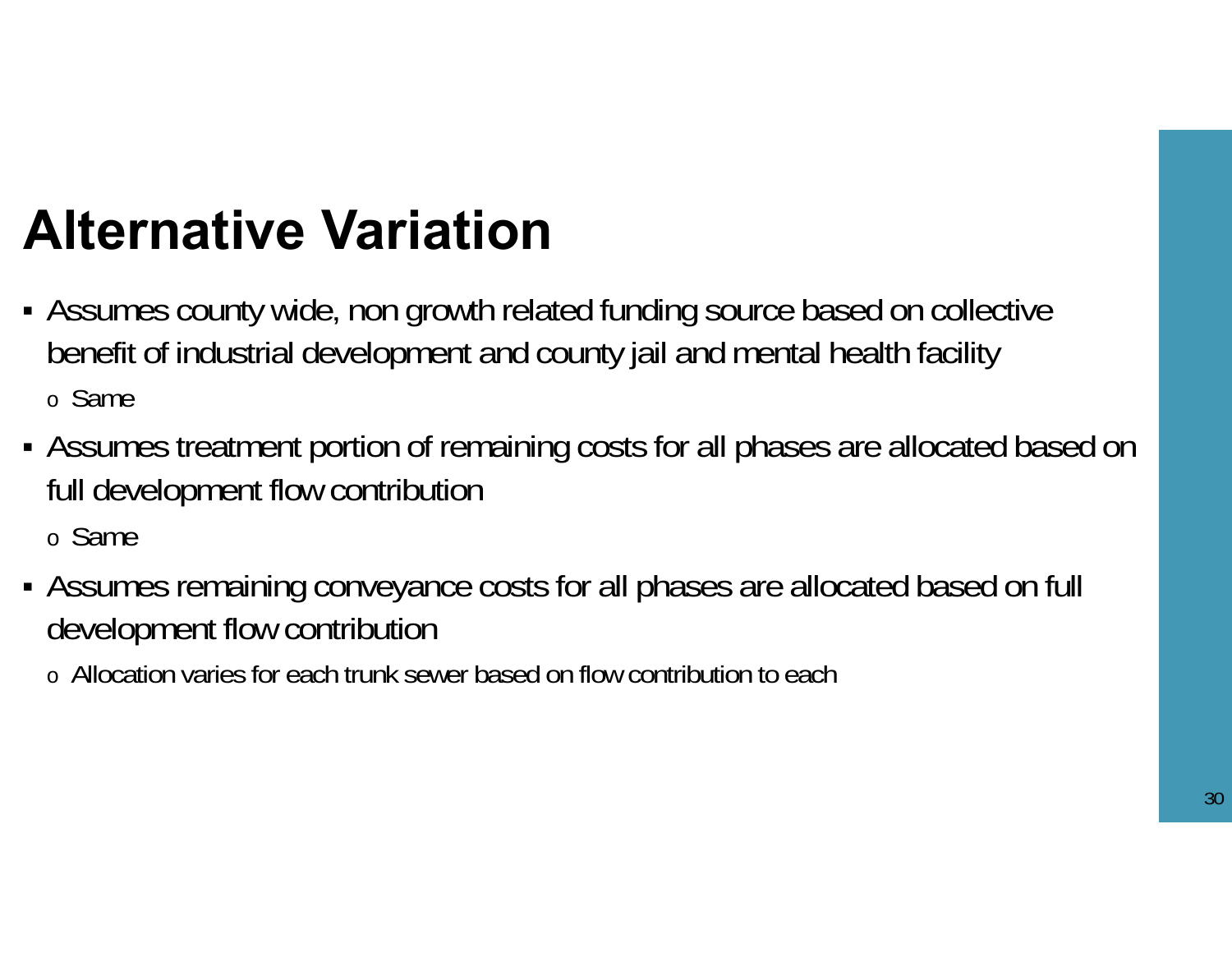#### **Potential County Wide Allocations**

**Based on collective benefit of industrial development and county jail and mental health facility**

|               | 2017 Population |      | 2017 Taxable Value |      | 2017 Net Taxable Sales |      |
|---------------|-----------------|------|--------------------|------|------------------------|------|
| County        | 68081           | 43%  | \$7,905,000,030    | 55%  | \$221,451,396          | 12%  |
| Bellevue      | 50137           | 32%  | \$2,985,677,702    | 21%  | \$432,797,283          | 24%  |
| <b>Gretna</b> | 4441            | 3%   | \$362,935,255      | 3%   | \$274,139,818          | 15%  |
| LaVista       | 15758           | 10%  | \$1,497,750,160    | 10%  | \$283,268,433          | 15%  |
| Papillion     | 18894           | 12%  | \$1,648,885,273    | 11%  | \$610,058,866          | 33%  |
| Springfield   | 1529            | 1%   | \$94,000,408       | 1%   | \$13,896,120           | 1%   |
| <b>Total</b>  | 158840          | 100% | \$14,494,248,828   | 100% | \$1,835,611,916        | 100% |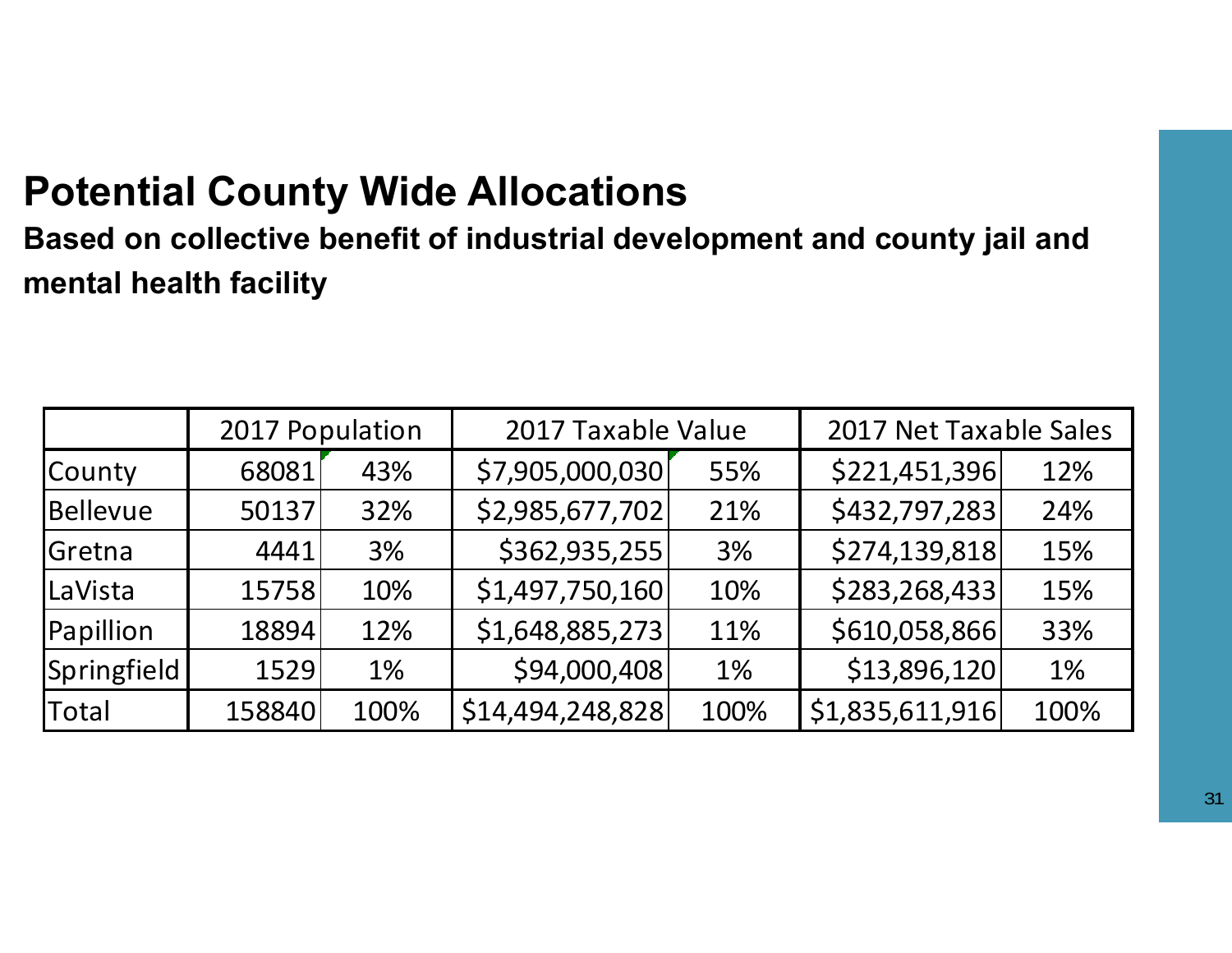#### **Potential Remaining Regional System Allocations**

**Based on anticipated full development (2055) flow contribution**

| <b>ETJ</b>      | <b>Total Acres</b> | $\frac{0}{0}$ |
|-----------------|--------------------|---------------|
| Gretna          | 4,085              | 23%           |
| Springfield     | 2,073              | 12%           |
| Papillion       | 5,968              | 33%           |
| <b>Bellevue</b> | 906                | 5%            |
| County          | 4,895              | 27%           |
| Total           | 17,929             | 100%          |

Flow ~ Acres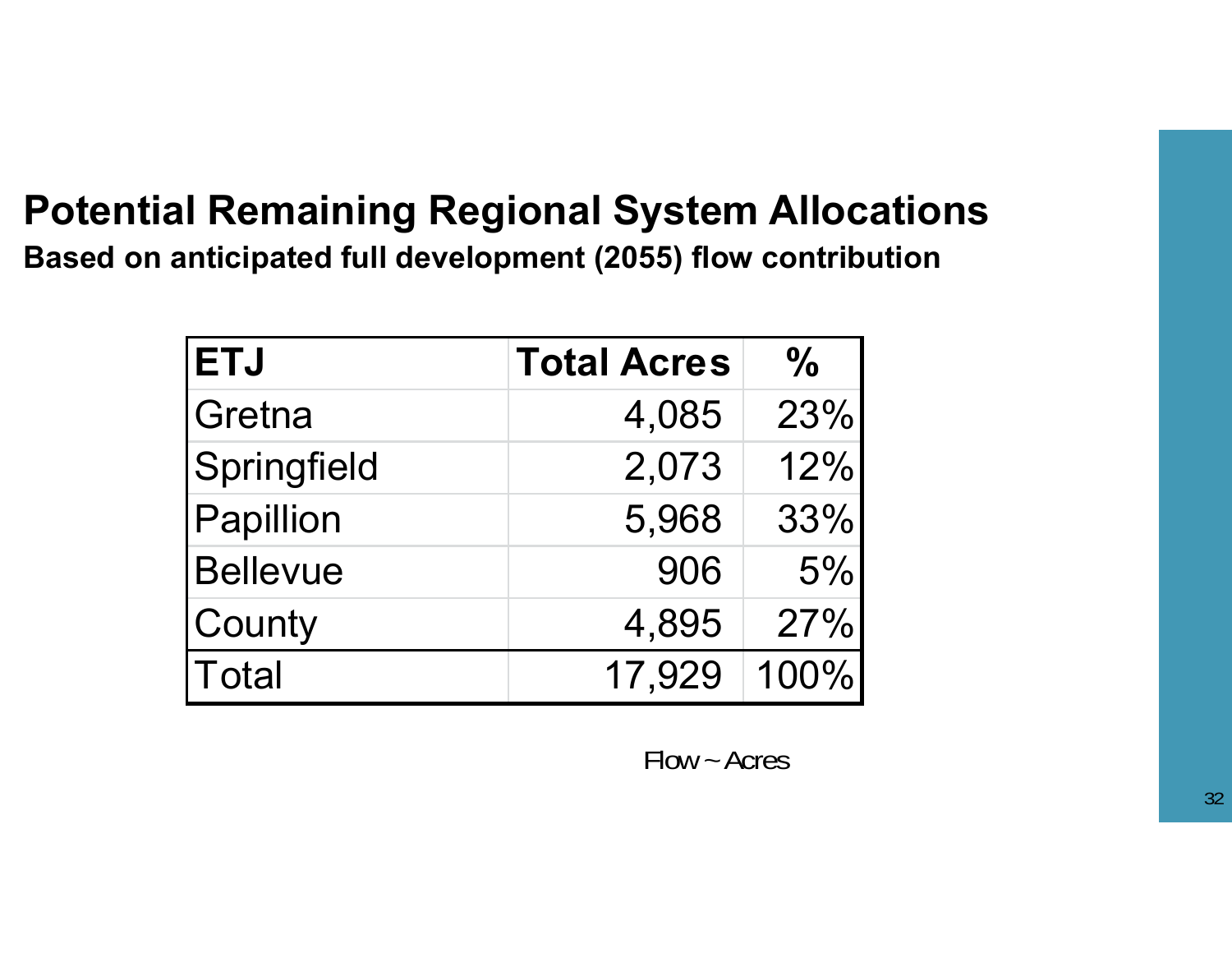#### **Basin Allocations**

**Acres vs Population**

| <b>Basin</b>             | <b>Total Acres</b> | $\%$    | <b>Forecasted Pop.</b> | $\%$    |
|--------------------------|--------------------|---------|------------------------|---------|
| <b>Buffalo Creek</b>     | 7,467              | 42%     | 25,130                 | 29%     |
| <b>Springfield Creek</b> | 6,292              | 35%     | 32,067                 | 37%     |
| <b>Zweibel Creek</b>     | 4.169              | 23%     | 29,477                 | $34\%$  |
| ∣Total                   | 17.929             | $100\%$ | 86,674                 | $100\%$ |